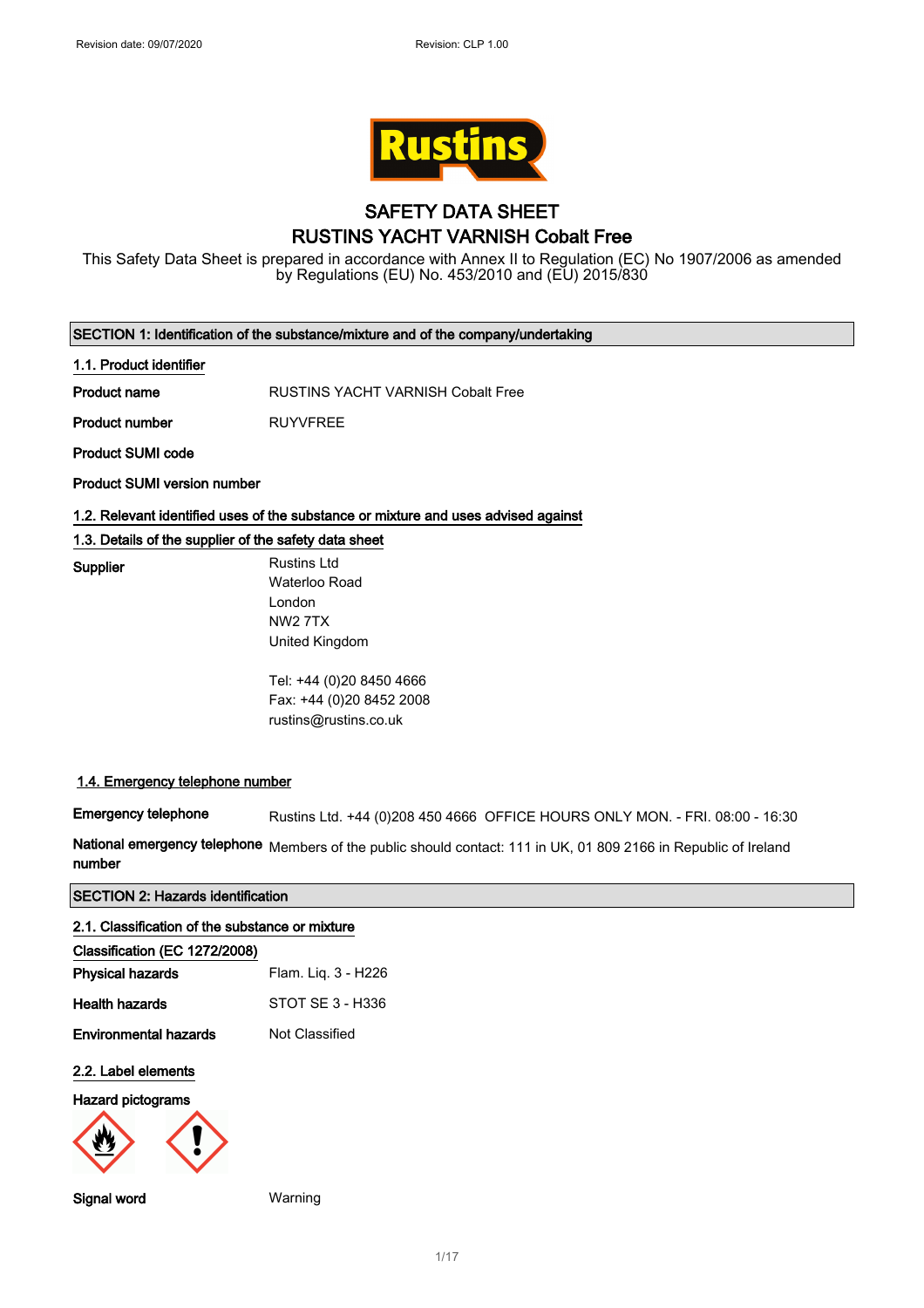| <b>Hazard statements</b>                  | H226 Flammable liquid and vapour.<br>H336 May cause drowsiness or dizziness.                                                                                                                                                                                                                                                                                                                                                                                                                                                                                                                                                                                                                                                                                           |
|-------------------------------------------|------------------------------------------------------------------------------------------------------------------------------------------------------------------------------------------------------------------------------------------------------------------------------------------------------------------------------------------------------------------------------------------------------------------------------------------------------------------------------------------------------------------------------------------------------------------------------------------------------------------------------------------------------------------------------------------------------------------------------------------------------------------------|
| <b>Precautionary statements</b>           | P210 Keep away from heat, hot surfaces, sparks, open flames and other ignition sources. No<br>smoking.<br>P261 Avoid breathing vapour/ spray.<br>P280 Wear protective gloves/ protective clothing/ eye protection/ face protection.<br>P304+P340 IF INHALED: Remove person to fresh air and keep comfortable for breathing.<br>P312 Call a POISON CENTRE/doctor if you feel unwell.<br>P403+P233 Store in a well-ventilated place. Keep container tightly closed.                                                                                                                                                                                                                                                                                                      |
| Supplemental label<br>information         | EUH066 Repeated exposure may cause skin dryness or cracking.                                                                                                                                                                                                                                                                                                                                                                                                                                                                                                                                                                                                                                                                                                           |
| Contains                                  | HYDROCARBONS, C9 - C11. n-alkanes, isoalkanes, cyclics, <2% aromatics                                                                                                                                                                                                                                                                                                                                                                                                                                                                                                                                                                                                                                                                                                  |
| Supplementary precautionary<br>statements | P101 If medical advice is needed, have product container or label at hand.<br>P102 Keep out of reach of children.<br>P240 Ground and bond container and receiving equipment.<br>P241 Use explosion-proof electrical equipment.<br>P242 Use non-sparking tools.<br>P243 Take action to prevent static discharges.<br>P271 Use only outdoors or in a well-ventilated area.<br>P303+P361+P353 IF ON SKIN (or hair): Take off immediately all contaminated clothing.<br>Rinse skin with water or shower.<br>P370+P378 In case of fire: Use foam, carbon dioxide, dry powder or water fog to extinguish.<br>P403+P235 Store in a well-ventilated place. Keep cool.<br>P405 Store locked up.<br>P501 Dispose of contents/ container in accordance with national regulations. |
| Labelling notes                           | For full text of Hazard- and EU Hazard-statements: see SECTION 16.                                                                                                                                                                                                                                                                                                                                                                                                                                                                                                                                                                                                                                                                                                     |

## 2.3. Other hazards

This product does not contain any substances classified as PBT or vPvB.

| <b>SECTION 3: Composition/information on ingredients</b>                               |                      |                                                      |
|----------------------------------------------------------------------------------------|----------------------|------------------------------------------------------|
| 3.2. Mixtures                                                                          |                      |                                                      |
| HYDROCARBONS, C9 - C11. n-alkanes,<br>isoalkanes, cyclics, < 2% aromatics              |                      | 25-50%                                               |
| CAS number: 1174522-20-3                                                               | FC number: 919-857-5 | REACH registration number: 01-<br>2119463258-33-XXXX |
| <b>Classification</b><br>Flam. Liq. 3 - H226<br>STOT SE 3 - H336<br>Asp. Tox. 1 - H304 |                      |                                                      |
| 2-ETHYL-HEXANOIC ACID, ZIRCONIUM SALT                                                  |                      | $0.1 - 1\%$                                          |
| CAS number: 22464-99-9                                                                 | EC number: 245-018-1 | REACH registration number: 01-<br>2119979088-21-0000 |
| Classification<br>Repr. 2 - H361                                                       |                      |                                                      |
| The full text for all hazard statements is displayed in Section 16.                    |                      |                                                      |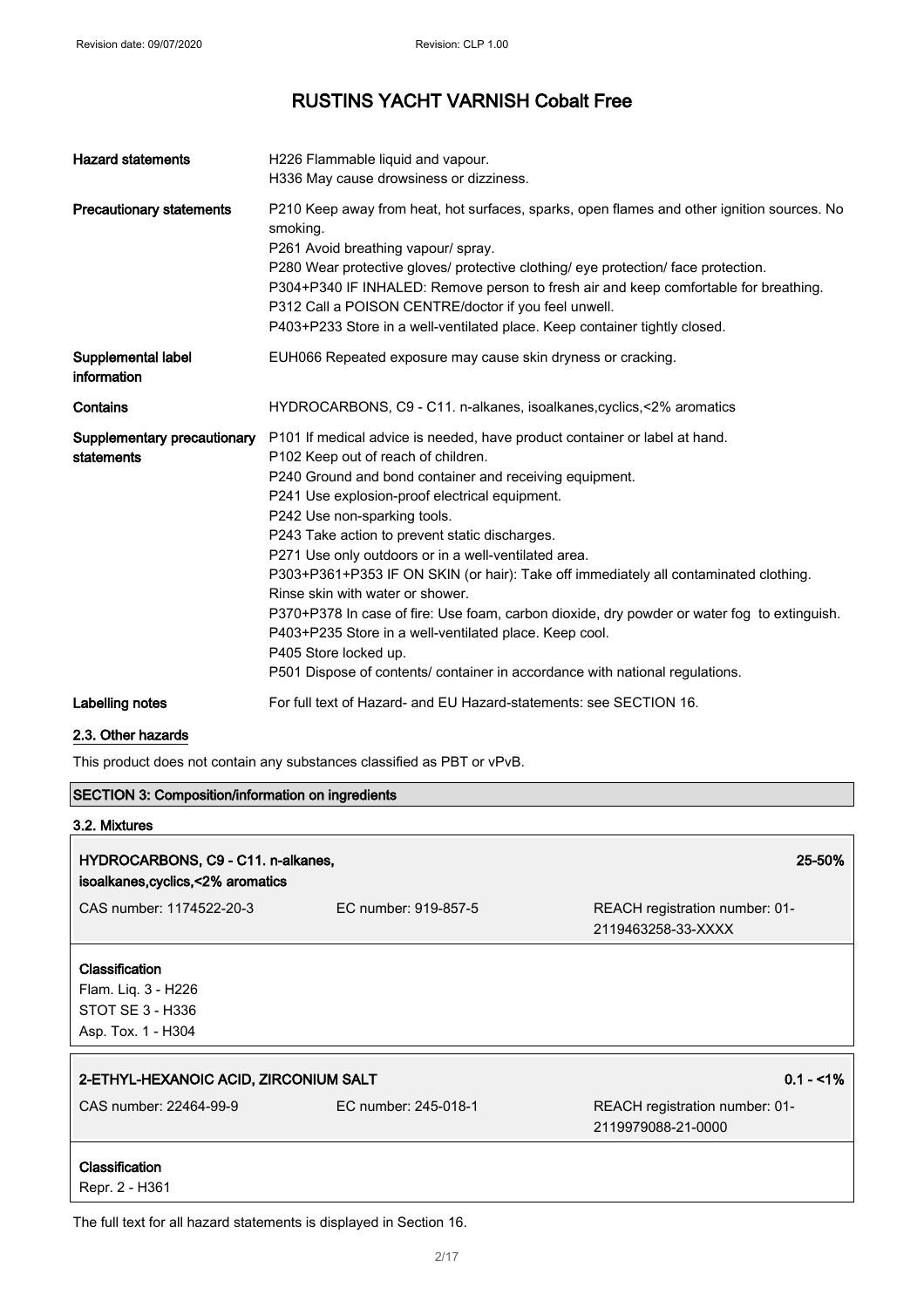| <b>Composition comments</b> | The data shown are in accordance with the latest EC Directives.                                                                                                                                                            |
|-----------------------------|----------------------------------------------------------------------------------------------------------------------------------------------------------------------------------------------------------------------------|
| Ingredient notes            | Substances presenting a health or environmental hazard within the meaning of Regulation<br>(EC) No. 1272/2008, assigned a Community workplace exposure limit, classified as<br>PBT/vPvB or included in the Candidate List. |

## SECTION 4: First aid measures

| 4.1. Description of first aid measures                     |                                                                                                                                                                                                          |  |  |
|------------------------------------------------------------|----------------------------------------------------------------------------------------------------------------------------------------------------------------------------------------------------------|--|--|
| <b>General information</b>                                 | In all cases of doubt, or when symptoms persist, seek medical attention.<br>Never give anything by mouth to an unconscious person.<br>If unconscious place in recovery position and seek medical advice. |  |  |
| Inhalation                                                 | Remove to fresh air, keep patient warm and at rest.<br>If breathing is irregular or stopped, administer artificial respiration.                                                                          |  |  |
| Ingestion                                                  | If accidentally swallowed rinse the mouth with plenty of water (only if the person is conscious)<br>and obtain immediate medical attention.<br>Keep at rest. Do NOT induce vomiting.                     |  |  |
| <b>Skin contact</b>                                        | Remove contaminated clothing.<br>Wash skin thoroughly with soap and water or use recognised skin cleanser.<br>Do NOT use solvents or thinners.                                                           |  |  |
| Eye contact                                                | Remove contact lenses, irrigate copiously with clean, fresh water, holding the eyelids apart for<br>at least 10 minutes and seek immediate medical advice.                                               |  |  |
|                                                            | 4.2. Most important symptoms and effects, both acute and delayed                                                                                                                                         |  |  |
| Inhalation                                                 | In case of overexposure, organic solvents may depress the central nervous system causing<br>dizziness and intoxication, and at very high concentrations unconsciousness and death.                       |  |  |
| Ingestion                                                  | Ingestion may cause nausea, diarrhoea and vomiting.                                                                                                                                                      |  |  |
| Skin contact                                               | Prolonged or repeated contact with skin may cause soreness, irritation or dry skin due to a<br>defatting action.                                                                                         |  |  |
| Eye contact                                                | The liquid splashed in the eyes may cause irritation and reversible damage.                                                                                                                              |  |  |
|                                                            | 4.3. Indication of any immediate medical attention and special treatment needed                                                                                                                          |  |  |
| Notes for the doctor                                       | No specific recommendations.                                                                                                                                                                             |  |  |
| <b>SECTION 5: Firefighting measures</b>                    |                                                                                                                                                                                                          |  |  |
| 5.1. Extinguishing media                                   |                                                                                                                                                                                                          |  |  |
| Suitable extinguishing media                               | recommended: alcohol resistant foam, CO2, powders, water spray/mist                                                                                                                                      |  |  |
| Unsuitable extinguishing<br>media                          | Do not use water jet as an extinguisher, as this will spread the fire.                                                                                                                                   |  |  |
| 5.2. Special hazards arising from the substance or mixture |                                                                                                                                                                                                          |  |  |
| Specific hazards                                           | Fire will produce dense black smoke.<br>Exposure to decomposition products may cause a health hazard.<br>Appropriate breathing apparatus may be required.                                                |  |  |
| Hazardous combustion<br>products                           | Protection against nuisance dust must be used when the airborne concentration exceeds 10<br>mg/m3. Oxides of carbon. Oxides of nitrogen.                                                                 |  |  |
| 5.3. Advice for firefighters                               |                                                                                                                                                                                                          |  |  |
| Protective actions during<br>firefighting                  | Cool closed containers exposed to fire with water.<br>Do not allow run-off from fire fighting to enter drains or water courses.                                                                          |  |  |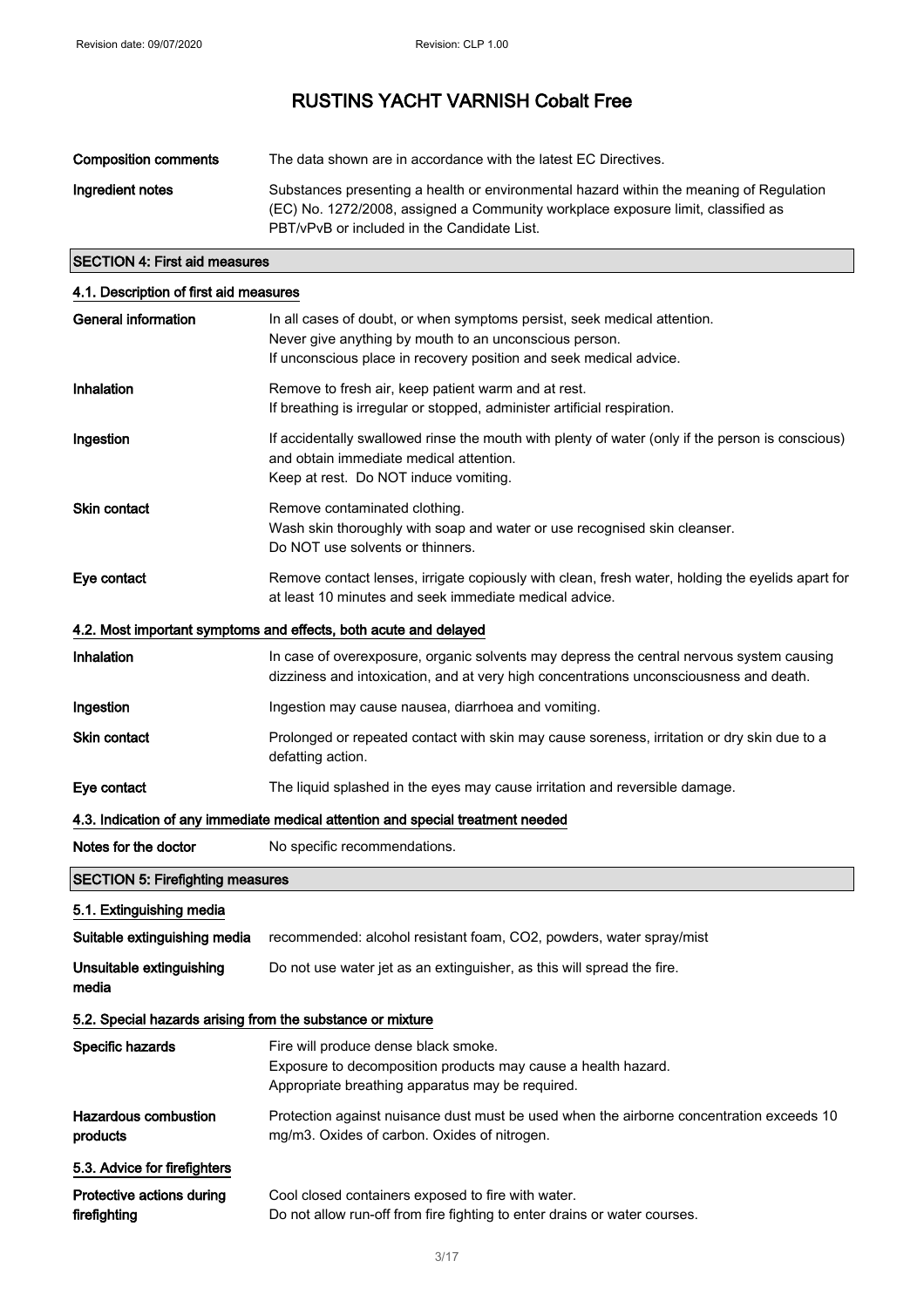|                                                                                                                          |                  | <b>SECTION 6: Accidental release measures</b> |
|--------------------------------------------------------------------------------------------------------------------------|------------------|-----------------------------------------------|
| Special protective equipment Wear positive-pressure self-contained breathing apparatus (SCBA) and appropriate protective | for firefighters | clothing.                                     |

|                                                           | 6.1. Personal precautions, protective equipment and emergency procedures                                                                                                                                                                                                                                                                                                                                                                                                                                                                                                                                                                                                                                                                                                                                                                                                                                                                                                                                                                                                                                                                                                                                                                                                                                                                                                                                                                                                                                                                                                                                                                                                                                                                                                                                                                                                                                   |  |  |
|-----------------------------------------------------------|------------------------------------------------------------------------------------------------------------------------------------------------------------------------------------------------------------------------------------------------------------------------------------------------------------------------------------------------------------------------------------------------------------------------------------------------------------------------------------------------------------------------------------------------------------------------------------------------------------------------------------------------------------------------------------------------------------------------------------------------------------------------------------------------------------------------------------------------------------------------------------------------------------------------------------------------------------------------------------------------------------------------------------------------------------------------------------------------------------------------------------------------------------------------------------------------------------------------------------------------------------------------------------------------------------------------------------------------------------------------------------------------------------------------------------------------------------------------------------------------------------------------------------------------------------------------------------------------------------------------------------------------------------------------------------------------------------------------------------------------------------------------------------------------------------------------------------------------------------------------------------------------------------|--|--|
| <b>Personal precautions</b>                               | Exclude sources of ignition and ventilate the area.<br>Avoid breathing vapours.<br>Refer to protective measures listed in sections 7 and 8.                                                                                                                                                                                                                                                                                                                                                                                                                                                                                                                                                                                                                                                                                                                                                                                                                                                                                                                                                                                                                                                                                                                                                                                                                                                                                                                                                                                                                                                                                                                                                                                                                                                                                                                                                                |  |  |
| 6.2. Environmental precautions                            |                                                                                                                                                                                                                                                                                                                                                                                                                                                                                                                                                                                                                                                                                                                                                                                                                                                                                                                                                                                                                                                                                                                                                                                                                                                                                                                                                                                                                                                                                                                                                                                                                                                                                                                                                                                                                                                                                                            |  |  |
| <b>Environmental precautions</b>                          | Do not allow to enter drains or watercourses.<br>If the product contaminates lakes, rivers or sewage, inform appropriate authorities in<br>accordance with local regulations.                                                                                                                                                                                                                                                                                                                                                                                                                                                                                                                                                                                                                                                                                                                                                                                                                                                                                                                                                                                                                                                                                                                                                                                                                                                                                                                                                                                                                                                                                                                                                                                                                                                                                                                              |  |  |
| 6.3. Methods and material for containment and cleaning up |                                                                                                                                                                                                                                                                                                                                                                                                                                                                                                                                                                                                                                                                                                                                                                                                                                                                                                                                                                                                                                                                                                                                                                                                                                                                                                                                                                                                                                                                                                                                                                                                                                                                                                                                                                                                                                                                                                            |  |  |
| Methods for cleaning up                                   | Contain and collect spillage with non-combustible absorbent materials, e.g. sand, earth,<br>vermiculite, diatomaceous earth and place in container for disposal according to local<br>regulations (see section 13).<br>Clean preferably with a detergent - avoid use of solvents.                                                                                                                                                                                                                                                                                                                                                                                                                                                                                                                                                                                                                                                                                                                                                                                                                                                                                                                                                                                                                                                                                                                                                                                                                                                                                                                                                                                                                                                                                                                                                                                                                          |  |  |
| 6.4. Reference to other sections                          |                                                                                                                                                                                                                                                                                                                                                                                                                                                                                                                                                                                                                                                                                                                                                                                                                                                                                                                                                                                                                                                                                                                                                                                                                                                                                                                                                                                                                                                                                                                                                                                                                                                                                                                                                                                                                                                                                                            |  |  |
| Reference to other sections                               | For personal protection, see Section 8. For waste disposal, see section 13.                                                                                                                                                                                                                                                                                                                                                                                                                                                                                                                                                                                                                                                                                                                                                                                                                                                                                                                                                                                                                                                                                                                                                                                                                                                                                                                                                                                                                                                                                                                                                                                                                                                                                                                                                                                                                                |  |  |
| <b>SECTION 7: Handling and storage</b>                    |                                                                                                                                                                                                                                                                                                                                                                                                                                                                                                                                                                                                                                                                                                                                                                                                                                                                                                                                                                                                                                                                                                                                                                                                                                                                                                                                                                                                                                                                                                                                                                                                                                                                                                                                                                                                                                                                                                            |  |  |
| 7.1. Precautions for safe handling                        |                                                                                                                                                                                                                                                                                                                                                                                                                                                                                                                                                                                                                                                                                                                                                                                                                                                                                                                                                                                                                                                                                                                                                                                                                                                                                                                                                                                                                                                                                                                                                                                                                                                                                                                                                                                                                                                                                                            |  |  |
| <b>Usage precautions</b>                                  | Due to the organic solvents' content of the mixture:<br>Prevent the creation of flammable or explosive concentrations of vapour in air and avoid<br>vapour concentration higher than the occupational exposure limits.<br>In addition, the product should only be used in areas from which all naked lights and other<br>sources of ignition have been excluded.<br>Electrical equipment should be protected to the appropriate standard.<br>Isolate from sources of heat, sparks and open flame.<br>Non-sparking tools should be used. Avoid skin and eye contact.<br>Avoid the inhalation of dust, particulates and spray mist arising from the application of this<br>mixture.<br>Avoid inhalation of dust from sanding.<br>Smoking, eating and drinking should be prohibited in application area.<br>For personal protection see Section 8.<br>Never use pressure to empty: container is not a pressure vessel.<br>Always keep in containers of same material as the original one.<br>Comply with the health and safety at work laws.<br>Do not allow to enter drains or water courses. Wash hands before eating and before leaving<br>the site.<br>Remove contaminated clothing and protective equipment before entering eating areas.<br>Information on fire and explosion protection.<br>Vapours are heavier than air and may spread along floors. Vapours may form explosive<br>mixtures with air. Materials such as cleaning rags, paper wipes and protective clothing, which<br>are contaminated with the product may spontaneously self-ignite some hours later. To avoid<br>the risks of fires, all contaminated materials, preferably soaked with water, should be stored in<br>purpose-built containers or in metal containers with tight-fitting self-closing lids.<br>Contaminated materials should be removed from the workplace at the end of each working<br>day and be stored outside. |  |  |

## 7.2. Conditions for safe storage, including any incompatibilities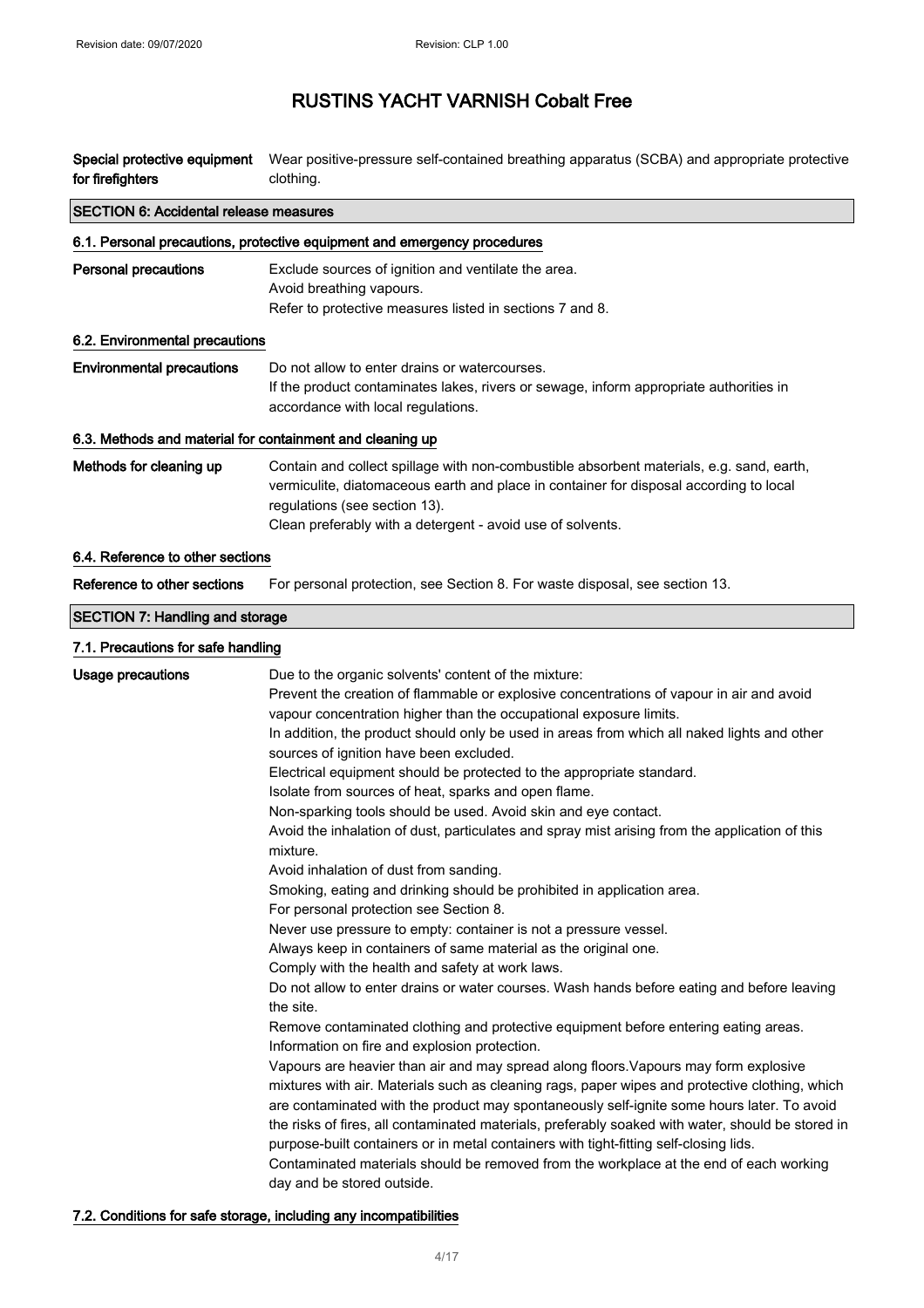| Storage precautions | Store in accordance with the Dangerous Substances and Explosive Atmospheres Regulations     |
|---------------------|---------------------------------------------------------------------------------------------|
|                     | (DSEAR). Notes on joint storage.                                                            |
|                     | Store away from oxidising agents, from strongly alkaline and strongly acid materials.       |
|                     | Additional information on storage conditions                                                |
|                     | Observe label precautions.                                                                  |
|                     | Store between 5 and 25 °C in a dry, well ventilated place away from sources of heat and     |
|                     | direct sunlight.                                                                            |
|                     | Keep container tightly closed.                                                              |
|                     | Keep away from sources of ignition.                                                         |
|                     | No smoking.                                                                                 |
|                     | Prevent unauthorised access.                                                                |
|                     | Containers which are opened must be carefully resealed and kept upright to prevent leakage. |

## 7.3. Specific end use(s)

Specific end use(s) The identified uses for this product are detailed in Section 1.2.

## SECTION 8: Exposure controls/Personal protection

#### 8.1. Control parameters

### Occupational exposure limits

#### HYDROCARBONS, C9 - C11. n-alkanes, isoalkanes,cyclics,<2% aromatics

Long-term exposure limit (8-hour TWA): SUP 150 ppm 1000 mg/m<sup>3</sup>

## 2-ETHYL-HEXANOIC ACID, ZIRCONIUM SALT

Long-term exposure limit (8-hour TWA): WEL 5 mg/m<sup>3</sup> as Zr Short-term exposure limit (15-minute): WEL 10 mg/m<sup>3</sup> as Zr

WEL = Workplace Exposure Limit

| Ingredient comments |                                       |                 | According to EH40 - List of approved workplace exposure limits. For dust the 8 hour TWA's |
|---------------------|---------------------------------------|-----------------|-------------------------------------------------------------------------------------------|
|                     | are:-                                 |                 |                                                                                           |
|                     | Respirable dust                       | 4 mg/cu.m (WEL) |                                                                                           |
|                     | Total inhalable dust 10 mg/cu.m (WEL) |                 |                                                                                           |

### HYDROCARBONS, C9 - C11. n-alkanes, isoalkanes,cyclics,<2% aromatics (CAS: 1174522-20-3)

| <b>DNEL</b> | Professional - Dermal; Long term : 208 mg/kg/day<br>Professional - Inhalation; Long term : 871 (8 hr) mg/m <sup>3</sup><br>Consumer - Dermal; Long term : 125 mg/kg/day<br>Consumer - Inhalation; Long term : 185 mg/m <sup>3</sup><br>Consumer - Oral; Long term : 125 mg/kg/day                                                                                                             |
|-------------|-----------------------------------------------------------------------------------------------------------------------------------------------------------------------------------------------------------------------------------------------------------------------------------------------------------------------------------------------------------------------------------------------|
|             | 2-PENTANONE OXIME (CAS: 623-40-5)                                                                                                                                                                                                                                                                                                                                                             |
| <b>DNEL</b> | Workers - Inhalation; Long term systemic effects: 25 mg/m <sup>3</sup><br>Workers - Dermal; Long term systemic effects: 0.208 mg/kg bw/day<br>General population - Inhalation; Long term systemic effects: 6.22 mg/m <sup>3</sup><br>General population - Dermal; Long term systemic effects: 0.125 mg/kg bw/day<br>General population - Oral; Long term systemic effects: 0.125 mg/kg bw/day |
| <b>PNEC</b> | Fresh water; 0.088 mg/l<br>marine water; 0.009 mg/l<br>$STP: 2$ mg/l<br>Sediment (Freshwater); 0.5 mg/kg, dry weight (dw)<br>Sediment (Marinewater); 0.05 mg/kg, dry weight (dw)                                                                                                                                                                                                              |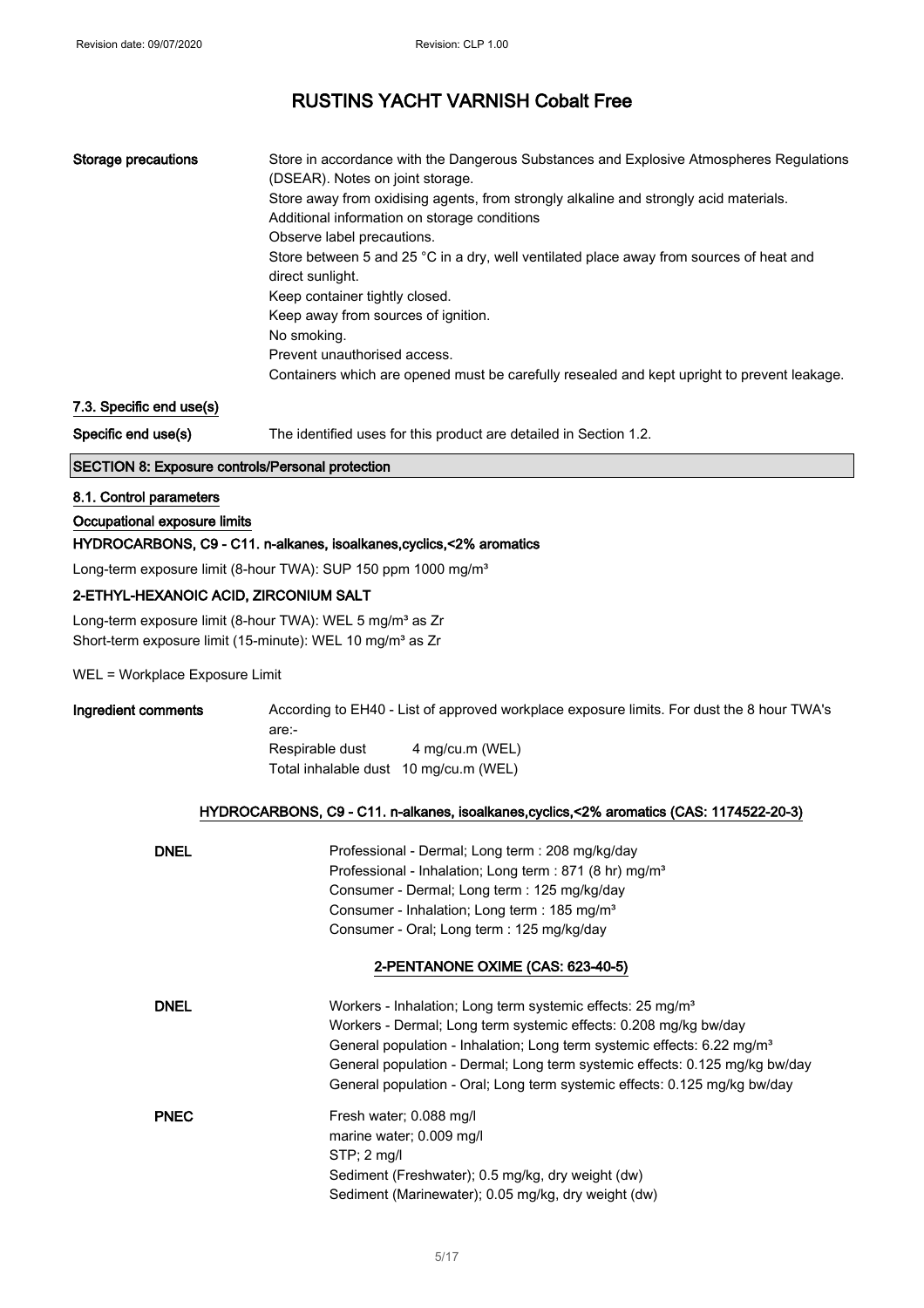## 2-ETHYL-HEXANOIC ACID, ZIRCONIUM SALT (CAS: 22464-99-9)

| <b>DNEL</b> | Industry - Inhalation; Long term systemic effects: 5 mg/m <sup>3</sup><br>Industry - Dermal; Long term systemic effects: 15.75 mg/kg/day<br>Consumer - Inhalation; Long term systemic effects: 2.5 mg/m <sup>3</sup><br>Consumer - Dermal; Long term systemic effects: 7.9 mg/kg/day<br>Consumer - Oral; Long term systemic effects: 7.9 mg/kg/day |
|-------------|----------------------------------------------------------------------------------------------------------------------------------------------------------------------------------------------------------------------------------------------------------------------------------------------------------------------------------------------------|
| <b>PNEC</b> | - Fresh water; 0.36 mg/l<br>- marine water; 0.036 mg/l<br>- Intermittent release; 0.493 mg/l<br>- STP; 71.7 mg/l<br>- Sediment (Freshwater); 6.37 mg/kg<br>- Sediment (Marinewater); 0.637 mg/kg                                                                                                                                                   |

- Soil; 1.06 mg/kg

## 8.2. Exposure controls

Protective equipment









Safe use of mixture

Two-pack product protection

| Appropriate engineering<br>controls | Provide adequate ventilation. Where reasonably practicable this should be achieved by the<br>use of local exhaust ventilation and good general extraction.<br>If these are not sufficient to maintain concentrations of solvent vapour below the OEL, suitable<br>respiratory protection must be worn. Dry sanding, flame cutting and/or welding of the dry paint<br>film may give rise to dust and/or hazardous fumes. Wet sanding should be used wherever<br>possible. If exposure cannot be avoided by the provision of local exhaust ventilation, suitable<br>respiratory protective equipment should be used. See Respiratory Equipment below.                                                                                                                    |
|-------------------------------------|------------------------------------------------------------------------------------------------------------------------------------------------------------------------------------------------------------------------------------------------------------------------------------------------------------------------------------------------------------------------------------------------------------------------------------------------------------------------------------------------------------------------------------------------------------------------------------------------------------------------------------------------------------------------------------------------------------------------------------------------------------------------|
| Personal protection                 | Requirements for personal protection can only be determined by performing a risk<br>assessment on a case-by-case basis prior to use. This risk assessment should be reviewed<br>regularly.                                                                                                                                                                                                                                                                                                                                                                                                                                                                                                                                                                             |
| Eye/face protection                 | Use safety eyewear, manufactured/tested to EN 166, and designed to protect against splash<br>of liquids.                                                                                                                                                                                                                                                                                                                                                                                                                                                                                                                                                                                                                                                               |
| Hand protection                     | Wear chemical resistant gloves classified under "Standard EN374: Protective gloves against<br>chemicals and micro-organisms" made from PE, PVA or Viton gloves.<br>The instructions and information provided by the glove manufacturer on use, storage,<br>maintenance and replacement must be followed.<br>Gloves should be replaced regularly and if there is any sign of damage to the glove material.<br>Always ensure that gloves are free from defects and that they are stored and used correctly.<br>The performance or effectiveness of the glove may be reduced by physical/ chemical damage<br>and poor maintenance.<br>Barrier creams may help to protect the exposed areas of the skin, they should however not be<br>applied once exposure has occurred. |
| Other skin and body<br>protection   | Wear appropriate clothing to prevent any possibility of skin contact. Personnel should wear<br>anti-static clothing made of natural fibre or of high temperature resistant synthetic fibre.                                                                                                                                                                                                                                                                                                                                                                                                                                                                                                                                                                            |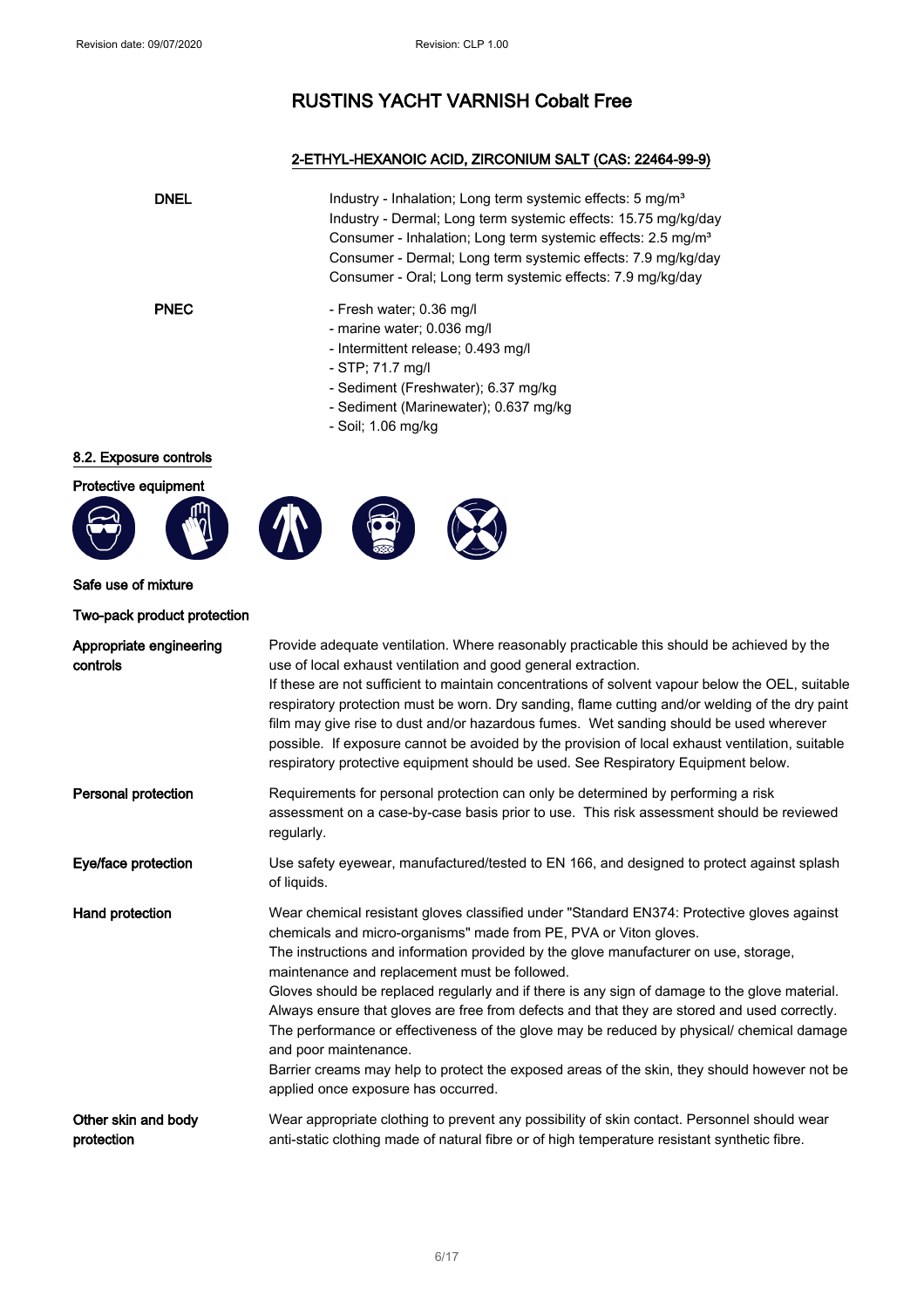| Hygiene measures                                           | Provide eyewash station. Do not smoke in work area. Wash at the end of each work shift and<br>before eating, smoking and using the toilet. Promptly remove any clothing that becomes<br>contaminated. Use appropriate skin cream to prevent drying of skin. Do not eat, drink or<br>smoke when using this product.                                                                                                                                                                                                                                                                                                                                                                                                                                                                          |  |
|------------------------------------------------------------|---------------------------------------------------------------------------------------------------------------------------------------------------------------------------------------------------------------------------------------------------------------------------------------------------------------------------------------------------------------------------------------------------------------------------------------------------------------------------------------------------------------------------------------------------------------------------------------------------------------------------------------------------------------------------------------------------------------------------------------------------------------------------------------------|--|
| <b>Respiratory protection</b>                              | For application by brush or roller, under good conditions of general or local ventilation.<br>particulates are unlikely to be a problem. If solvent vapour concentrations are greater than<br>the occupational exposure limits (see section 8.1), wear, as a minimum, a certified reusable<br>half face mask respirator fitted with a filter suitable for the removal of solvent vapours.                                                                                                                                                                                                                                                                                                                                                                                                   |  |
|                                                            | If vigorous application by brush or roller is undertaken that generates airborne mist and<br>particulates, then treat as for spray application.                                                                                                                                                                                                                                                                                                                                                                                                                                                                                                                                                                                                                                             |  |
|                                                            | Enclosed spaces with little or no ventilation: compressed air breathing apparatus should<br>always be worn.                                                                                                                                                                                                                                                                                                                                                                                                                                                                                                                                                                                                                                                                                 |  |
|                                                            | On occasions where continuous spraying or when spraying for extended periods (greater than<br>1 hour) is undertaken, fan-powered reusable full face mask respirators or compressed air<br>breathing apparatus should always be worn by the spray operators even when good<br>ventilation is provided. For other operators, whether spraying or not, working inside the spray<br>booth, ventilation is unlikely to be sufficient to control particulates and solvent vapours. In<br>such circumstances, all operators should also wear fan-powered reusable full face mask<br>respirators or compressed air breathing apparatus until such time as the particulates and<br>solvent vapour concentration have fallen below the appropriate occupational exposure limits<br>(see Section 8.1). |  |
|                                                            | When spraying only occurs for short periods of time, less than 1 hour, workers must, as a<br>minimum, use appropriate, certified, half face mask respirators fitted with a combination filter<br>suitable for the removal of both particulates and solvent vapours.                                                                                                                                                                                                                                                                                                                                                                                                                                                                                                                         |  |
|                                                            | Respiratory protection should not be removed until the particulate and solvent vapour<br>concentrations have fallen below the below the occupational exposure limits or the operator<br>has entered a clean air area.                                                                                                                                                                                                                                                                                                                                                                                                                                                                                                                                                                       |  |
|                                                            | Compressed air breathing apparatus: e.g. a hood with a supply of compressed air from a<br>clean source or a fan powered reusable full face mask respirator.                                                                                                                                                                                                                                                                                                                                                                                                                                                                                                                                                                                                                                 |  |
|                                                            | Respiratory protection should be selected so that it is suitable for the user, i.e. facial hair may<br>interfere with the effectiveness of half mask or full face mask respirators                                                                                                                                                                                                                                                                                                                                                                                                                                                                                                                                                                                                          |  |
| <b>Environmental exposure</b><br>controls                  | Do not allow to enter drains or water courses.                                                                                                                                                                                                                                                                                                                                                                                                                                                                                                                                                                                                                                                                                                                                              |  |
| <b>SECTION 9: Physical and chemical properties</b>         |                                                                                                                                                                                                                                                                                                                                                                                                                                                                                                                                                                                                                                                                                                                                                                                             |  |
| 9.1. Information on basic physical and chemical properties |                                                                                                                                                                                                                                                                                                                                                                                                                                                                                                                                                                                                                                                                                                                                                                                             |  |
| Appearance                                                 | Liquid.                                                                                                                                                                                                                                                                                                                                                                                                                                                                                                                                                                                                                                                                                                                                                                                     |  |
| Colour                                                     | Various                                                                                                                                                                                                                                                                                                                                                                                                                                                                                                                                                                                                                                                                                                                                                                                     |  |
| Odour                                                      | Naphthenic                                                                                                                                                                                                                                                                                                                                                                                                                                                                                                                                                                                                                                                                                                                                                                                  |  |
| <b>Odour threshold</b>                                     | Not determined.                                                                                                                                                                                                                                                                                                                                                                                                                                                                                                                                                                                                                                                                                                                                                                             |  |
| рH                                                         | Not determined.                                                                                                                                                                                                                                                                                                                                                                                                                                                                                                                                                                                                                                                                                                                                                                             |  |
| <b>Melting point</b>                                       | $\leq$ -20 $^{\circ}$ C                                                                                                                                                                                                                                                                                                                                                                                                                                                                                                                                                                                                                                                                                                                                                                     |  |

Initial boiling point and range 145 - 200°C @ 760 mm Hg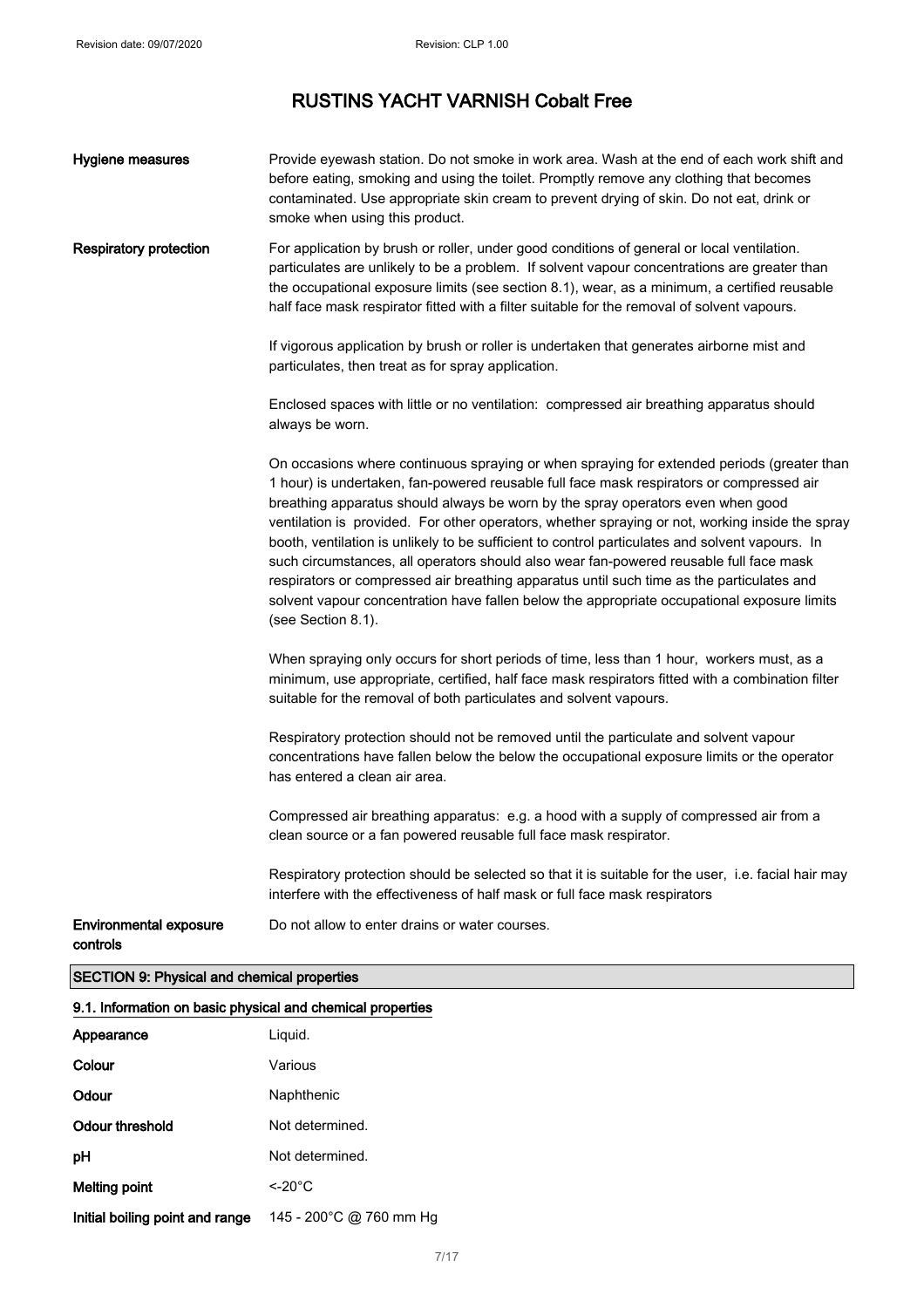| Flash point                                            | 38 - 40°C Setaflash closed cup.                                                                                                                              |  |
|--------------------------------------------------------|--------------------------------------------------------------------------------------------------------------------------------------------------------------|--|
| <b>Evaporation rate</b>                                | 0.11                                                                                                                                                         |  |
| Flammability (solid, gas)                              | Not determined. Material is not a solid or gas                                                                                                               |  |
| Upper/lower flammability or<br>explosive limits        | Lower flammable/explosive limit: 0.6 % Upper flammable/explosive limit: 8 %                                                                                  |  |
| Vapour pressure                                        | 0.21 kPa @ 20°C                                                                                                                                              |  |
| Vapour density                                         | Heavier than air                                                                                                                                             |  |
| <b>Relative density</b>                                | $0.9 - 1.0$ @ 20 $^{\circ}$ C                                                                                                                                |  |
| Solubility(ies)                                        | < 0.1 g/100 g water @ 20°C Immiscible with water.                                                                                                            |  |
| <b>Partition coefficient</b>                           | Not determined. See Section 12 for partition coefficient data on individual components.                                                                      |  |
| Auto-ignition temperature                              | 230 - 270°C                                                                                                                                                  |  |
| <b>Decomposition Temperature</b>                       | Not determined.                                                                                                                                              |  |
| <b>Explosive properties</b>                            | The product itself is not explosive, but the formation of an explosible mixture of vapour or dust<br>with air is possible.                                   |  |
| <b>Oxidising properties</b>                            | The product is not expected to be oxidising                                                                                                                  |  |
| 9.2. Other information                                 |                                                                                                                                                              |  |
| <b>SECTION 10: Stability and reactivity</b>            |                                                                                                                                                              |  |
| 10.1. Reactivity                                       |                                                                                                                                                              |  |
| Reactivity                                             | Stable under recommended storage and handling conditions (see section 7).<br>When exposed to high temperatures may produce hazardous decomposition products. |  |
| 10.2. Chemical stability                               |                                                                                                                                                              |  |
| <b>Stability</b>                                       | Stable under recommended storage and handling conditions (see section 7).                                                                                    |  |
| 10.3. Possibility of hazardous reactions               |                                                                                                                                                              |  |
| Possibility of hazardous<br>reactions                  | Keep away from oxidising agents, strongly alkaline and strongly acid materials in order to<br>avoid exothermic reactions.                                    |  |
| 10.4. Conditions to avoid                              |                                                                                                                                                              |  |
| <b>Conditions to avoid</b>                             | Avoid heat, flames and other sources of ignition. When exposed to high temperatures may<br>produce hazardous decomposition products.                         |  |
| 10.5. Incompatible materials                           |                                                                                                                                                              |  |
| <b>Materials to avoid</b>                              | Keep away from oxidising agents, strongly alkaline and strongly acid materials                                                                               |  |
| 10.6. Hazardous decomposition products                 |                                                                                                                                                              |  |
| Hazardous decomposition<br>products                    | such as carbon monoxide and dioxide, smoke, oxides of nitrogen etc.                                                                                          |  |
| <b>SECTION 11: Toxicological information</b>           |                                                                                                                                                              |  |
| 11.1. Information on toxicological effects             |                                                                                                                                                              |  |
| Skin corrosion/irritation<br>Skin corrosion/irritation | Prolonged or repeated contact with skin may cause irritation, redness and dermatitis.                                                                        |  |
| Serious eye damage/irritation                          |                                                                                                                                                              |  |

Serious eye damage/irritation Based on available data the classification criteria are not met.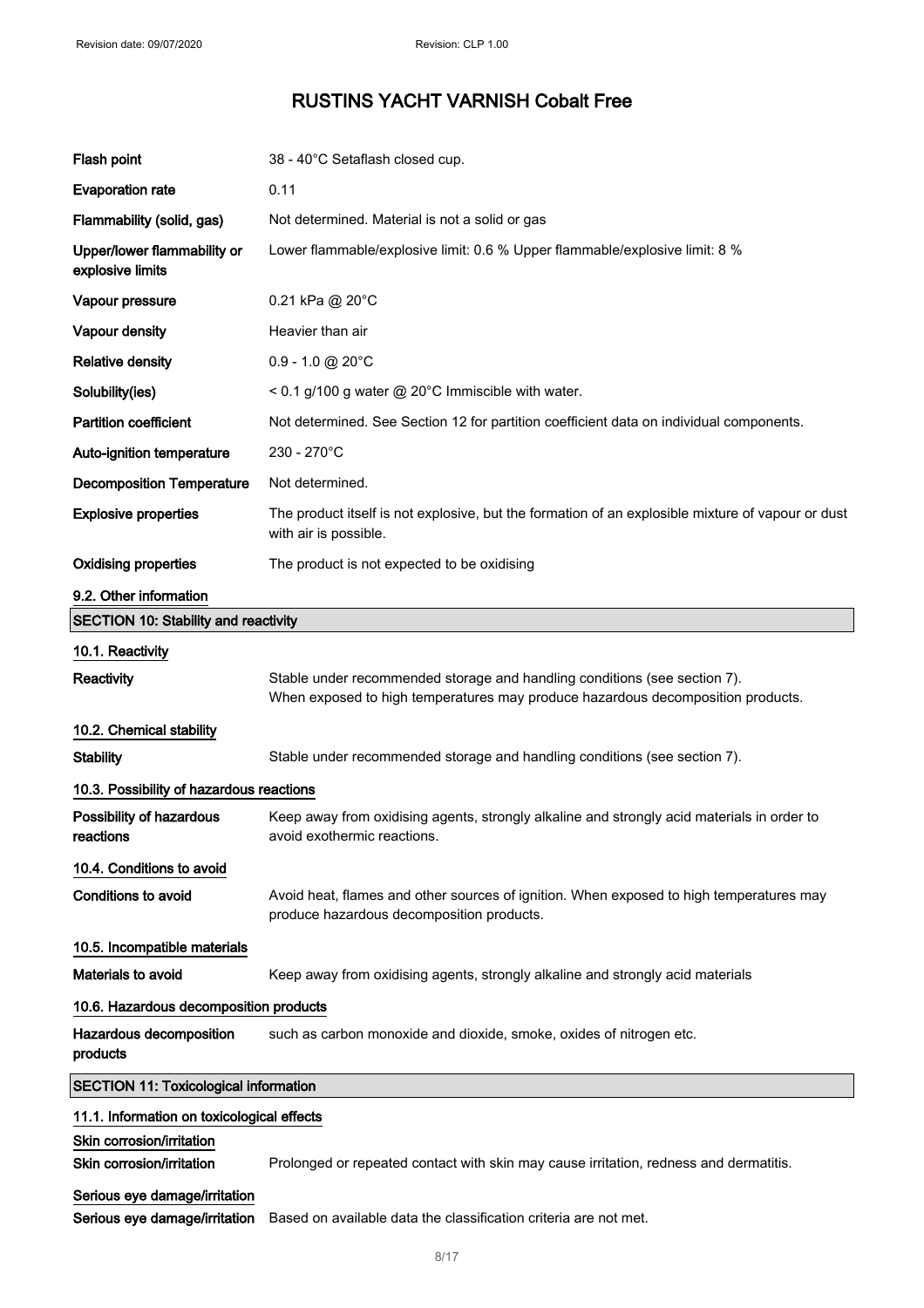| <b>Respiratory sensitisation</b>                   |                                                                                                                                                                                                                                                                                                                                  |
|----------------------------------------------------|----------------------------------------------------------------------------------------------------------------------------------------------------------------------------------------------------------------------------------------------------------------------------------------------------------------------------------|
| <b>Respiratory sensitisation</b>                   | There is no evidence that the material can lead to respiratory hypersensitivity.                                                                                                                                                                                                                                                 |
| <b>Skin sensitisation</b>                          |                                                                                                                                                                                                                                                                                                                                  |
| <b>Skin sensitisation</b>                          | Based on available data the classification criteria are not met.                                                                                                                                                                                                                                                                 |
| Germ cell mutagenicity                             |                                                                                                                                                                                                                                                                                                                                  |
| Genotoxicity - in vitro                            | Based on available data the classification criteria are not met.                                                                                                                                                                                                                                                                 |
| Genotoxicity - in vivo                             | Based on available data the classification criteria are not met.                                                                                                                                                                                                                                                                 |
| Carcinogenicity<br>Carcinogenicity                 | Based on available data the classification criteria are not met.                                                                                                                                                                                                                                                                 |
| Reproductive toxicity                              |                                                                                                                                                                                                                                                                                                                                  |
| Reproductive toxicity - fertility                  | Based on available data the classification criteria are not met.                                                                                                                                                                                                                                                                 |
| Reproductive toxicity -<br>development             | Based on available data the classification criteria are not met.                                                                                                                                                                                                                                                                 |
| Specific target organ toxicity - single exposure   |                                                                                                                                                                                                                                                                                                                                  |
| STOT - single exposure                             | Vapours may cause drowsiness and dizziness.                                                                                                                                                                                                                                                                                      |
| <b>Target organs</b>                               | Central nervous system Kidneys                                                                                                                                                                                                                                                                                                   |
| Specific target organ toxicity - repeated exposure |                                                                                                                                                                                                                                                                                                                                  |
| STOT - repeated exposure                           | Based on available data the classification criteria are not met.                                                                                                                                                                                                                                                                 |
| <b>Aspiration hazard</b><br>Aspiration hazard      | Based on available data the classification criteria are not met.                                                                                                                                                                                                                                                                 |
| <b>General information</b>                         | There are no data available on the mixture itself. The mixture has been assessed following<br>the method according to the "Classification, labelling and packaging of substances and<br>mixtures" EC 1272/2008 and ensuing amendments and classified for toxicological hazards<br>accordingly. See sections 2 and 3 for details. |
| Inhalation                                         | Exposure to component solvent vapours concentration in excess of the stated occupational<br>exposure limit may result in adverse health effects such as mucous membrane and<br>respiratory system irritation and adverse effects on kidney, liver and central nervous system.                                                    |
| Ingestion                                          | Ingestion may cause nausea, diarrhoea and vomiting.                                                                                                                                                                                                                                                                              |
| Skin contact                                       | Repeated or prolonged contact with the mixture may cause removal of natural fat from the<br>skin resulting in non-allergic contact dermatitis and absorption through the skin.                                                                                                                                                   |
| Eye contact                                        | Irritating to eyes. Symptoms following overexposure may include the following: Redness.<br>Pain. The liquid splashed in the eyes may cause irritation and reversible damage.                                                                                                                                                     |
| Route of exposure                                  | This takes into account, where known, delayed and immediate effects and also chronic effects<br>of components from short-term and long-term exposure by oral, inhalation and dermal routes<br>of exposure and eye contact.                                                                                                       |
| <b>Medical symptoms</b>                            | Symptoms and signs include headache, dizziness, fatigue, muscular weakness, drowsiness<br>and in extreme cases, loss of consciousness.<br>Solvents may cause some of the above effects by absorption through the skin.                                                                                                           |
| <b>Medical considerations</b>                      | This takes into account, where known, delayed and immediate effects and also chronic effects<br>of components from short-term and long-term exposure by oral, inhalation and dermal routes<br>of exposure and eye contact.                                                                                                       |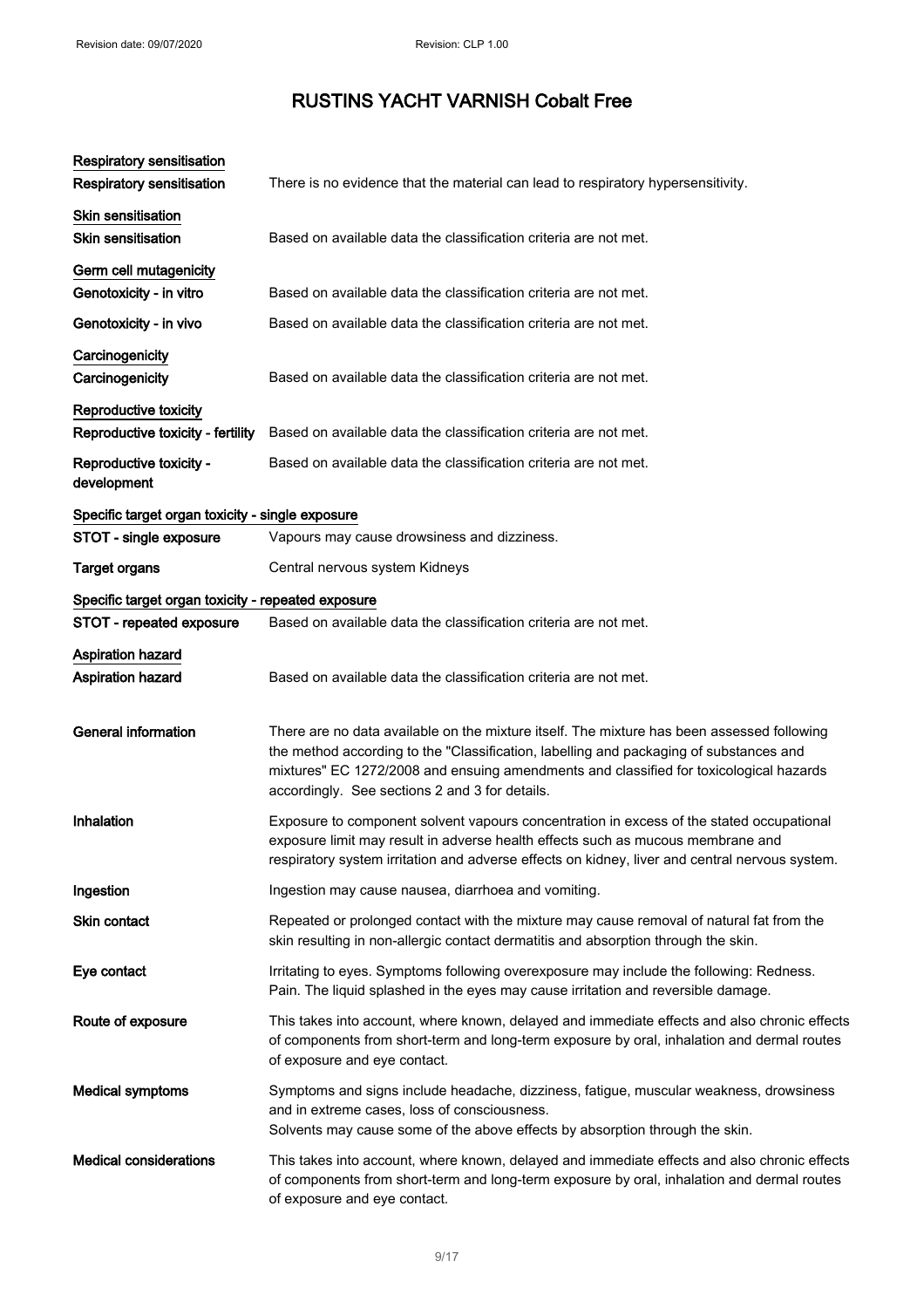## Toxicological information on ingredients.

## HYDROCARBONS, C9 - C11. n-alkanes, isoalkanes, cyclics, <2% aromatics

| Acute toxicity - oral                                        |                                                                                                                                                                                        |
|--------------------------------------------------------------|----------------------------------------------------------------------------------------------------------------------------------------------------------------------------------------|
| Acute toxicity oral (LD <sub>50</sub><br>mg/kg)              | 5,000.0                                                                                                                                                                                |
| <b>Species</b>                                               | Rat                                                                                                                                                                                    |
| ATE oral (mg/kg)                                             | 5,000.0                                                                                                                                                                                |
| Acute toxicity - dermal                                      |                                                                                                                                                                                        |
| Acute toxicity dermal (LD <sub>50</sub> 5,000.0<br>mg/kg)    |                                                                                                                                                                                        |
| <b>Species</b>                                               | Rabbit                                                                                                                                                                                 |
| ATE dermal (mg/kg)                                           | 5,000.0                                                                                                                                                                                |
| Acute toxicity - inhalation                                  |                                                                                                                                                                                        |
| Acute toxicity inhalation<br>(LC <sub>50</sub> vapours mg/l) | 4.95                                                                                                                                                                                   |
| <b>Species</b>                                               | Rabbit                                                                                                                                                                                 |
| Skin corrosion/irritation                                    |                                                                                                                                                                                        |
| Animal data                                                  | Prolonged skin contact may defat the skin and produce dermatitis.                                                                                                                      |
| Serious eye damage/irritation                                |                                                                                                                                                                                        |
| Serious eye<br>damage/irritation                             | Slightly irritating.                                                                                                                                                                   |
| <b>Respiratory sensitisation</b>                             |                                                                                                                                                                                        |
| <b>Respiratory sensitisation</b>                             | No information available.                                                                                                                                                              |
| Skin sensitisation                                           |                                                                                                                                                                                        |
| <b>Skin sensitisation</b>                                    | Not sensitising.                                                                                                                                                                       |
| Germ cell mutagenicity                                       |                                                                                                                                                                                        |
| Genotoxicity - in vitro                                      | Ames test: Negative. Chromosome aberration: Negative. Gene mutation: Negative.                                                                                                         |
| Genotoxicity - in vivo                                       | Micronucleus test: Negative.                                                                                                                                                           |
| Carcinogenicity                                              |                                                                                                                                                                                        |
| Carcinogenicity                                              | Not expected to be carcinogenic.                                                                                                                                                       |
| Reproductive toxicity                                        |                                                                                                                                                                                        |
| Reproductive toxicity -<br>fertility                         | By analogy with comparable product: Animal testing did not show any effects on<br>fertility Parental Toxicity - LOAEL 1500 mg/kg/day, , Fertility - NOAEL 1500<br>mg/kg/day, Oral, Rat |
| Reproductive toxicity -<br>development                       | Developmental toxicity: - NOAEL: 5.22 mg/l,, Maternal toxicity: - NOAEL: >=5.22<br>mg/l, Inhalation, Rat                                                                               |
| Specific target organ toxicity - single exposure             |                                                                                                                                                                                        |
| STOT - single exposure                                       | Central nervous system depression including narcotic effects such as drowsiness,                                                                                                       |

narcosis, reduced alertness, loss of reflexes, lack of coordination and vertigo.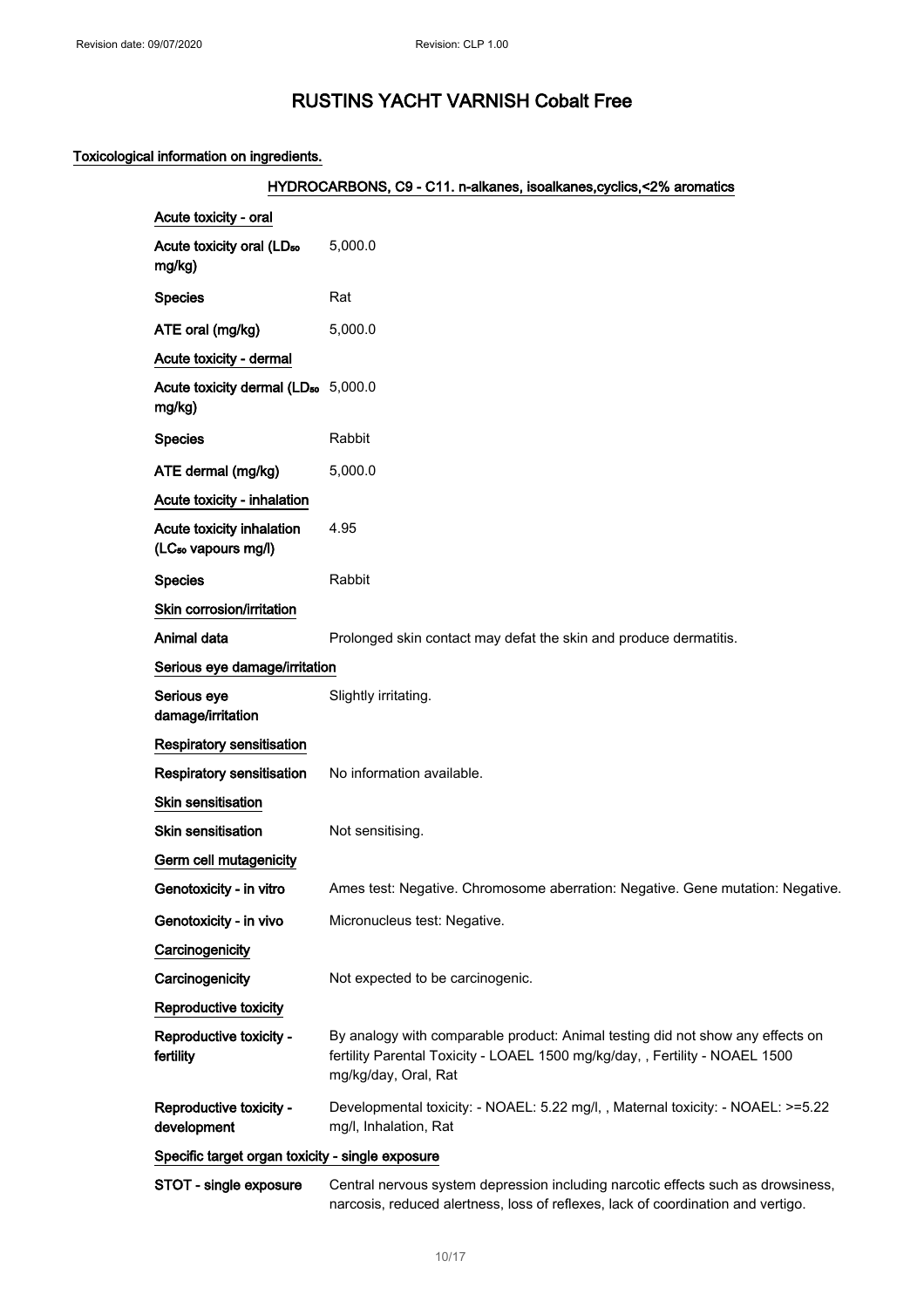| <b>Target organs</b>                               | Central nervous system Kidneys                                                                                                                                                                            |  |
|----------------------------------------------------|-----------------------------------------------------------------------------------------------------------------------------------------------------------------------------------------------------------|--|
| Specific target organ toxicity - repeated exposure |                                                                                                                                                                                                           |  |
|                                                    | STOT - repeated exposure By analogy with comparable product: Based on available data, the classification<br>criteria are not met. NOAEL >=11.6 mg/l, Inhalation, Rat                                      |  |
| <b>Aspiration hazard</b>                           |                                                                                                                                                                                                           |  |
| <b>Aspiration hazard</b>                           | If swallowed accidentally, the product may enter the lungs due to its low viscosity<br>and lead to the rapid development of very serious inhalation pulmonary lesions<br>(medical survey during 48 hours) |  |
| Inhalation                                         | Vapours have a narcotic effect. Symptoms following overexposure may include the<br>following: Headache. Fatigue. Dizziness. Nausea, vomiting.                                                             |  |
| Ingestion                                          | If swallowed accidentally, the product may enter the lungs due to its low viscosity<br>and lead to the rapid development of very serious inhalation pulmonary lesions<br>(medical survey during 48 hours) |  |
| <b>Skin contact</b>                                | Prolonged contact may cause dryness of the skin.                                                                                                                                                          |  |
| Eye contact                                        | May cause temporary eye irritation.                                                                                                                                                                       |  |
|                                                    | 2-ETHYL-HEXANOIC ACID, ZIRCONIUM SALT                                                                                                                                                                     |  |
| Skin corrosion/irritation                          |                                                                                                                                                                                                           |  |
| Animal data                                        | Erythema/eschar score: No erythema (0). (rabbit) Oedema score: No oedema (0).<br>(rabbit) Not irritating.                                                                                                 |  |
| Serious eye damage/irritation                      |                                                                                                                                                                                                           |  |
| Serious eye<br>damage/irritation                   | Not irritating. (rabbit)                                                                                                                                                                                  |  |
| Respiratory sensitisation                          |                                                                                                                                                                                                           |  |
| Respiratory sensitisation                          | No specific test data are available.                                                                                                                                                                      |  |
| <b>Skin sensitisation</b>                          |                                                                                                                                                                                                           |  |
| <b>Skin sensitisation</b>                          | Not sensitising. Guinea pig maximisation test Read-across data.                                                                                                                                           |  |
| Germ cell mutagenicity                             |                                                                                                                                                                                                           |  |
| Genotoxicity - in vitro                            | Chromosome aberration: Negative. Read-across data.                                                                                                                                                        |  |
| Genotoxicity - in vivo                             | Micronucleus test: Negative. Read-across data.                                                                                                                                                            |  |
| Reproductive toxicity                              |                                                                                                                                                                                                           |  |
| Reproductive toxicity -<br>fertility               | One-generation study - NOAEL 300 mg/kg/day, Oral, Rat P Read across data                                                                                                                                  |  |
| Reproductive toxicity -<br>development             | Developmental toxicity: - NOAEL: 100 mg/kg/day, Oral, Rat Read-across data.<br>Maternal toxicity: - NOAEL: 250 mg/kg/day, Oral, Rat Read-across data.                                                     |  |
| Specific target organ toxicity - repeated exposure |                                                                                                                                                                                                           |  |
|                                                    | STOT - repeated exposure NOAEL 3150 - 7080 mg/kg/day, Oral, Rat Read-across data.                                                                                                                         |  |

SECTION 12: Ecological information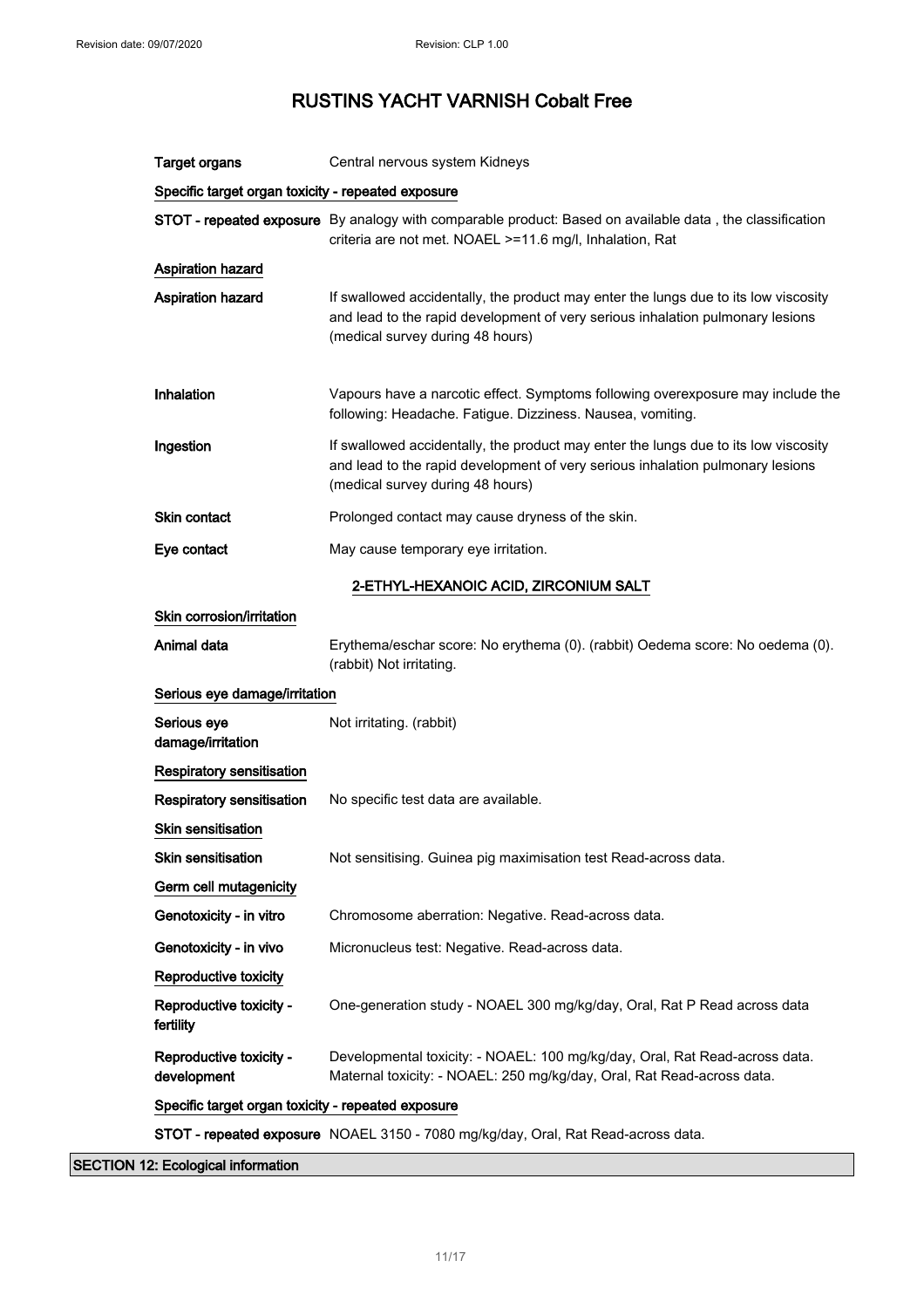| Ecotoxicity                               | There are no data available on the mixture itself. The mixture has been assessed following<br>the method according to the "Classification, labelling and packaging of substances and<br>mixtures" EC1272/2008 and ensuing amendments and is not classified as dangerous for the<br>environment. Do not allow to enter drains or water courses. |
|-------------------------------------------|------------------------------------------------------------------------------------------------------------------------------------------------------------------------------------------------------------------------------------------------------------------------------------------------------------------------------------------------|
| 12.1. Toxicity                            |                                                                                                                                                                                                                                                                                                                                                |
| <b>Toxicity</b>                           | There is no toxicity data for the mixture itself.                                                                                                                                                                                                                                                                                              |
| Acute aquatic toxicity                    |                                                                                                                                                                                                                                                                                                                                                |
| Acute toxicity - aquatic<br>invertebrates | Not determined.                                                                                                                                                                                                                                                                                                                                |
| Acute toxicity - aquatic plants           | Not determined.                                                                                                                                                                                                                                                                                                                                |
| Acute toxicity -<br>microorganisms        | Not determined.                                                                                                                                                                                                                                                                                                                                |
| Acute toxicity - terrestrial              | Not determined.                                                                                                                                                                                                                                                                                                                                |

## Ecological information on ingredients.

## HYDROCARBONS, C9 - C11. n-alkanes, isoalkanes, cyclics, <2% aromatics

| Acute aquatic toxicity |  |  |  |
|------------------------|--|--|--|
|------------------------|--|--|--|

| Acute toxicity - fish                       | LC <sub>50</sub> , 96 hours: > 1000 mg/l, Oncorhynchus mykiss (Rainbow trout)<br><b>OECD</b> |
|---------------------------------------------|----------------------------------------------------------------------------------------------|
| Acute toxicity - aquatic<br>invertebrates   | EC <sub>50</sub> , 48 hours: > 1000 mg/l, Daphnia magna<br><b>OECD</b>                       |
| Acute toxicity - aquatic<br>plants          | IC <sub>50</sub> , 72 hours: >1000 mg/l, Pseudokirchneriella subcapitata                     |
| Acute toxicity -<br>microorganisms          | EC <sub>50</sub> , 48 hours: 43.98 mg/l,                                                     |
| Chronic aquatic toxicity                    |                                                                                              |
| Chronic toxicity - aquatic<br>invertebrates | NOEC, 21 days: 0.23 mg/l, Daphnia magna                                                      |
|                                             | 2-ETHYL-HEXANOIC ACID, ZIRCONIUM SALT                                                        |
| Acute aquatic toxicity                      |                                                                                              |
| Acute toxicity - fish                       | NOELR, 96 hours: >=100 mg/l, Brachydanio rerio (Zebra Fish)                                  |
| Acute toxicity - aquatic<br>invertebrates   | NOEC, 48 hours: 0.17 mg/l, Daphnia magna                                                     |
| Acute toxicity - aquatic<br>plants          | EC <sub>50</sub> , 72 hours: 49.3 mg/l, Desmodesmus subspicatus                              |
| Acute toxicity -<br>microorganisms          | EC <sub>50</sub> , 17 hours: 112.1 mg/l, Pseudomonas putida                                  |
| 12.2. Persistence and degradability         |                                                                                              |
|                                             |                                                                                              |

Persistence and degradability There is no data for the mixture itself.

| Phototransformation | Not determined. |
|---------------------|-----------------|
|                     |                 |

Stability (hydrolysis) Not determined.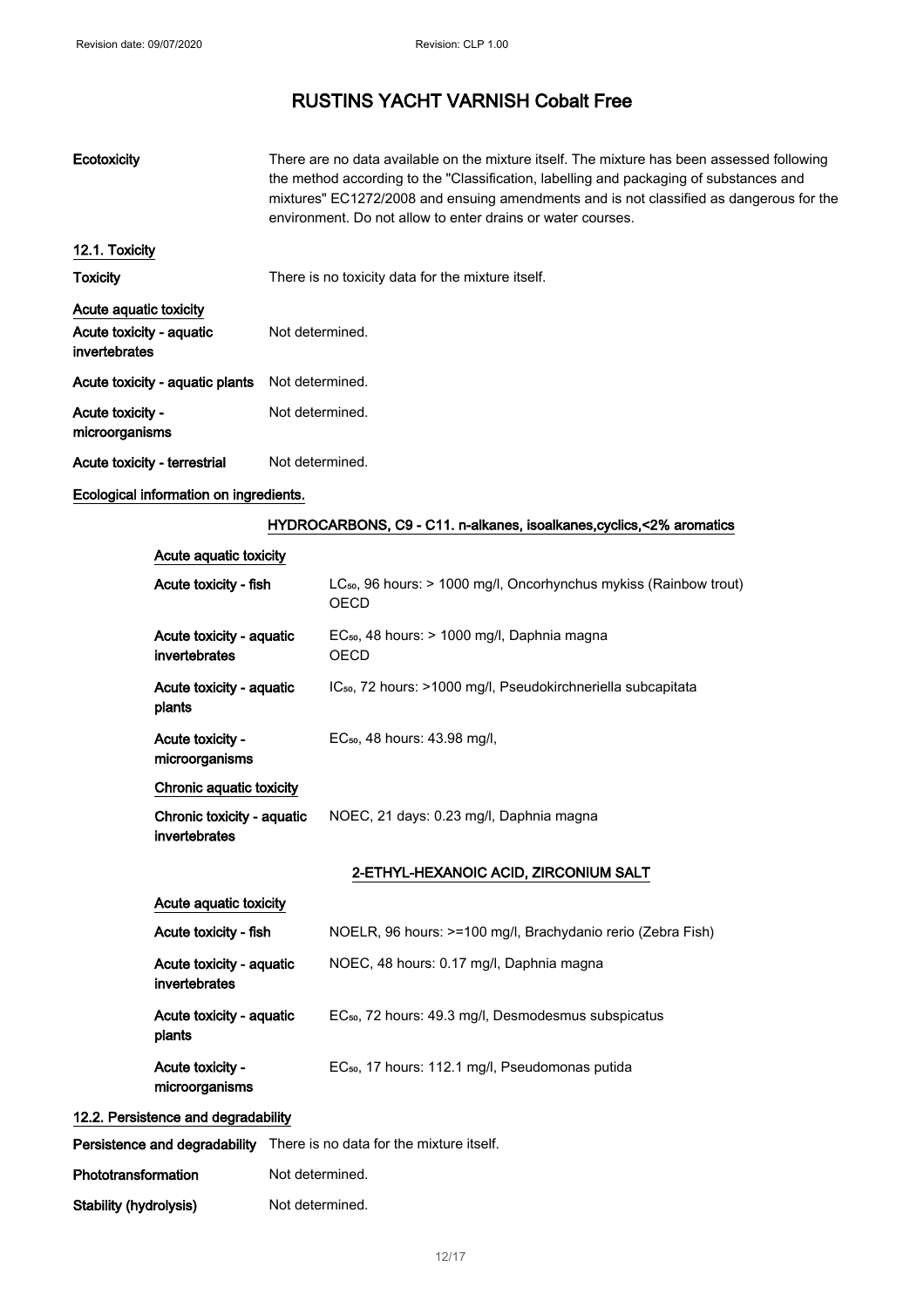| <b>Biodegradation</b> | Not determined. |
|-----------------------|-----------------|
|                       |                 |

| Biological oxygen demand | Not determined. |
|--------------------------|-----------------|
|--------------------------|-----------------|

Chemical oxygen demand Not determined.

Ecological information on ingredients.

#### HYDROCARBONS, C9 - C11. n-alkanes, isoalkanes,cyclics,<2% aromatics

| Persistence and<br>degradability | 28 days - 80% readily biodegradable - OECD 301F                              |  |
|----------------------------------|------------------------------------------------------------------------------|--|
|                                  | 2-ETHYL-HEXANOIC ACID, ZIRCONIUM SALT                                        |  |
| Phototransformation              | Water - $DT_{50}$ : 47.1 hours<br>Read-across data.                          |  |
| <b>Stability (hydrolysis)</b>    | Not hydrolysable<br>Read-across data.                                        |  |
| <b>Biodegradation</b>            | Water - Degradation % 46.54: 10 days<br>Water - Degradation % 73.82: 28 days |  |
|                                  |                                                                              |  |

### 12.3. Bioaccumulative potential

Bioaccumulative potential There is no data for the mixture itself.

Partition coefficient Not determined. See Section 12 for partition coefficient data on individual components.

#### Ecological information on ingredients.

### HYDROCARBONS, C9 - C11. n-alkanes, isoalkanes,cyclics,<2% aromatics

Bioaccumulative potential May accumulate in soil and water systems.

Partition coefficient log Pow: 5 - 6.7

## 2-ETHYL-HEXANOIC ACID, ZIRCONIUM SALT

Bioaccumulative potential log Pow: 2.96, Read-across data.

### 12.4. Mobility in soil

Mobility **The product is immiscible with water and will spread on the water surface. The product** contains organic solvents which will evaporate easily from all surfaces.

#### Ecological information on ingredients.

### HYDROCARBONS, C9 - C11. n-alkanes, isoalkanes, cyclics, <2% aromatics

| <b>Mobility</b>                       | The product contains organic solvents which will evaporate easily from all surfaces.<br>In soil the product has only slight mobility and will partially evaporate The product<br>has poor water-solubility. |  |
|---------------------------------------|-------------------------------------------------------------------------------------------------------------------------------------------------------------------------------------------------------------|--|
| Surface tension                       | $0.0237$ mN/m @ 25°C                                                                                                                                                                                        |  |
| 2-ETHYL-HEXANOIC ACID, ZIRCONIUM SALT |                                                                                                                                                                                                             |  |

Henry's law constant 0.294 Pa m<sup>3</sup>/mol @ 25°C Read-across data.

### 12.5. Results of PBT and vPvB assessment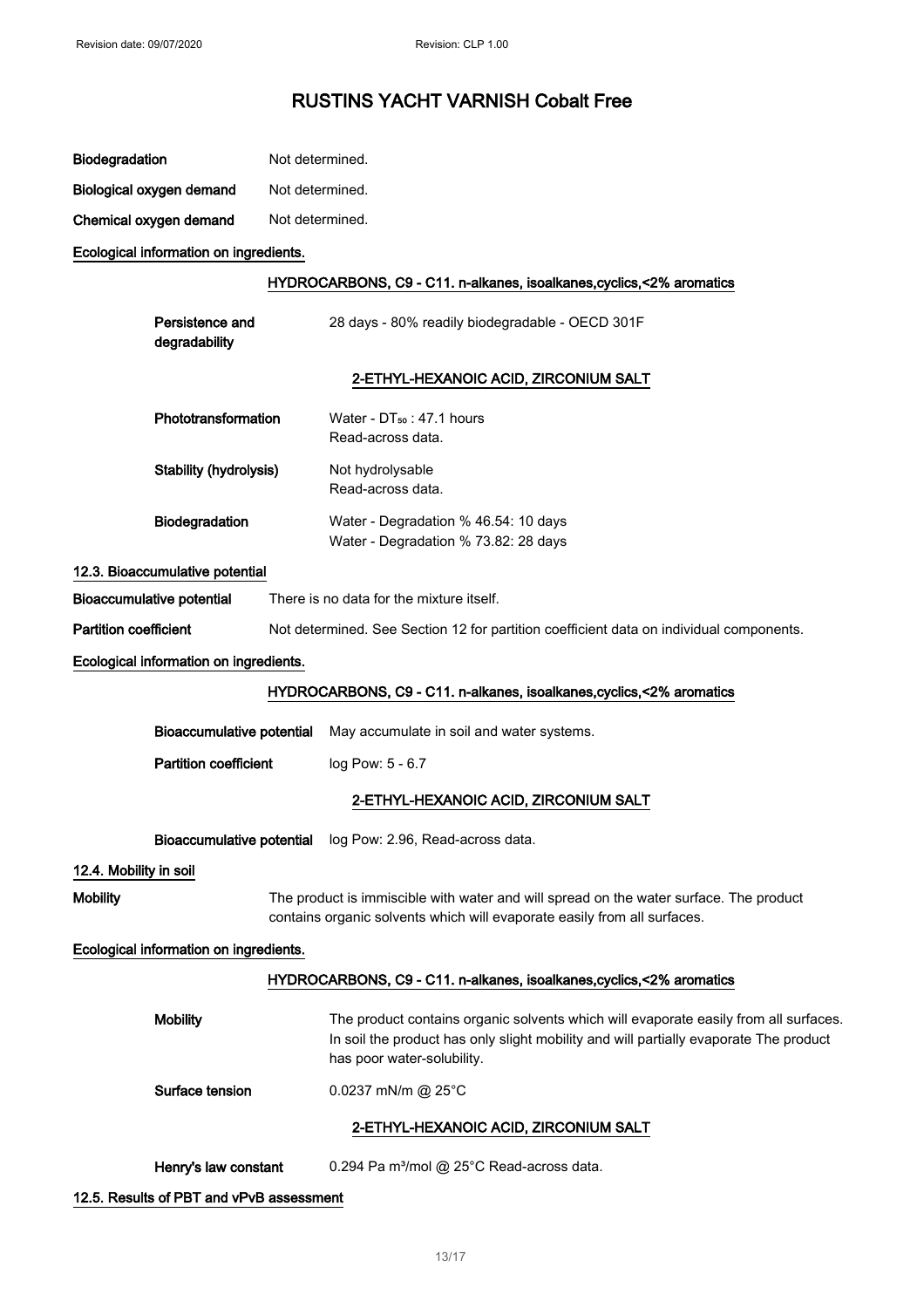| Results of PBT and vPvB<br>assessment                       | This product does not contain any substances classified as PBT or vPvB.                                                                                                                                                                                                                                                                                                                                                                                                                                                                                                                                                                                                                                                                                                                                           |  |
|-------------------------------------------------------------|-------------------------------------------------------------------------------------------------------------------------------------------------------------------------------------------------------------------------------------------------------------------------------------------------------------------------------------------------------------------------------------------------------------------------------------------------------------------------------------------------------------------------------------------------------------------------------------------------------------------------------------------------------------------------------------------------------------------------------------------------------------------------------------------------------------------|--|
| 12.6. Other adverse effects                                 |                                                                                                                                                                                                                                                                                                                                                                                                                                                                                                                                                                                                                                                                                                                                                                                                                   |  |
| Other adverse effects                                       | Not determined.                                                                                                                                                                                                                                                                                                                                                                                                                                                                                                                                                                                                                                                                                                                                                                                                   |  |
| <b>SECTION 13: Disposal considerations</b>                  |                                                                                                                                                                                                                                                                                                                                                                                                                                                                                                                                                                                                                                                                                                                                                                                                                   |  |
| 13.1. Waste treatment methods                               |                                                                                                                                                                                                                                                                                                                                                                                                                                                                                                                                                                                                                                                                                                                                                                                                                   |  |
| <b>General information</b>                                  | Do not allow to enter drains or water courses.                                                                                                                                                                                                                                                                                                                                                                                                                                                                                                                                                                                                                                                                                                                                                                    |  |
| <b>Disposal methods</b>                                     | Waste and emptied containers are controlled wastes and should be disposed of in<br>accordance with The Environment Protection (Duty of Care) Regulations" (in England,<br>Scotland, Wales) or The Controlled Waste (Duty of Care) Regulations (in Northern Ireland).                                                                                                                                                                                                                                                                                                                                                                                                                                                                                                                                              |  |
| <b>Waste class</b>                                          | The European List of Wastes classification of this product, when disposed of as waste is:<br>Waste Code: Name of Waste (according to Decision 2000/532/EC):<br>08 01 11 Waste paint and varnish containing organic solvents or other dangerous substances<br>If this product is mixed with other wastes, the original waste product code may no longer apply<br>and the appropriate code should be assigned. For further information contact your local waste<br>authority. Using information provided in this safety data sheet, advice should be obtained from<br>the local waste authority on the classification of empty containers. Empty containers must be<br>scrapped or reconditioned. Dispose of empty containers contaminated by the product in<br>accordance with local or national legal provisions. |  |
| <b>Additional information</b>                               |                                                                                                                                                                                                                                                                                                                                                                                                                                                                                                                                                                                                                                                                                                                                                                                                                   |  |
| <b>SECTION 14: Transport information</b>                    |                                                                                                                                                                                                                                                                                                                                                                                                                                                                                                                                                                                                                                                                                                                                                                                                                   |  |
| General                                                     | This section contains basic classification information; specific information is not provided for<br>all transport modes if not relevant for the product as supplied. Relevant modal regulations<br>should be consulted if the product is transported onwards.                                                                                                                                                                                                                                                                                                                                                                                                                                                                                                                                                     |  |
| 14.1. UN number                                             |                                                                                                                                                                                                                                                                                                                                                                                                                                                                                                                                                                                                                                                                                                                                                                                                                   |  |
| <b>UN 1263</b>                                              |                                                                                                                                                                                                                                                                                                                                                                                                                                                                                                                                                                                                                                                                                                                                                                                                                   |  |
| 14.2. UN proper shipping name<br><b>PAINT</b>               |                                                                                                                                                                                                                                                                                                                                                                                                                                                                                                                                                                                                                                                                                                                                                                                                                   |  |
| 14.3. Transport hazard class(es)                            |                                                                                                                                                                                                                                                                                                                                                                                                                                                                                                                                                                                                                                                                                                                                                                                                                   |  |
| 3                                                           |                                                                                                                                                                                                                                                                                                                                                                                                                                                                                                                                                                                                                                                                                                                                                                                                                   |  |
| <b>ADR/RID label</b>                                        | 3                                                                                                                                                                                                                                                                                                                                                                                                                                                                                                                                                                                                                                                                                                                                                                                                                 |  |
| <b>Transport labels</b>                                     |                                                                                                                                                                                                                                                                                                                                                                                                                                                                                                                                                                                                                                                                                                                                                                                                                   |  |
| 14.4. Packing group                                         |                                                                                                                                                                                                                                                                                                                                                                                                                                                                                                                                                                                                                                                                                                                                                                                                                   |  |
| PG III                                                      |                                                                                                                                                                                                                                                                                                                                                                                                                                                                                                                                                                                                                                                                                                                                                                                                                   |  |
| 14.5. Environmental hazards                                 |                                                                                                                                                                                                                                                                                                                                                                                                                                                                                                                                                                                                                                                                                                                                                                                                                   |  |
| Environmentally hazardous substance/marine pollutant<br>No. |                                                                                                                                                                                                                                                                                                                                                                                                                                                                                                                                                                                                                                                                                                                                                                                                                   |  |
| 14.6. Special precautions for user                          |                                                                                                                                                                                                                                                                                                                                                                                                                                                                                                                                                                                                                                                                                                                                                                                                                   |  |

14/ 17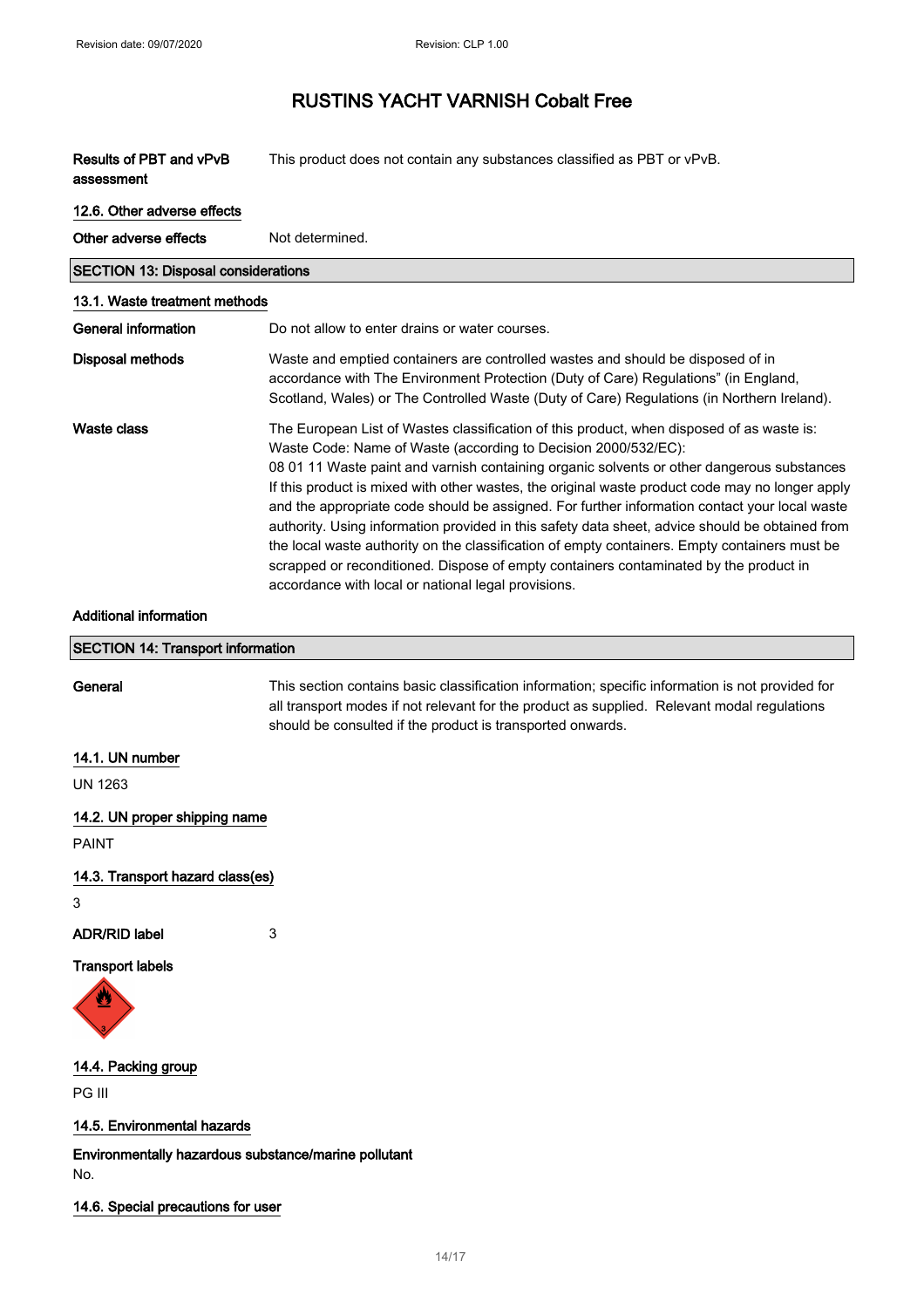Transport within the user's premises: always transport in closed containers that are upright and secure. Ensure that persons transporting the product know what to do in the event of accident or spillage.

| <b>EmS</b> | $F-E$ , S-E |
|------------|-------------|
|------------|-------------|

Tunnel restriction code (D/E)

### 14.7. Transport in bulk according to Annex II of MARPOL and the IBC Code

**Transport in bulk according to** Not relevant. Annex II of MARPOL 73/78 and the IBC Code

#### SECTION 15: Regulatory information

## 15.1. Safety, health and environmental regulations/legislation specific for the substance or mixture National regulations The information in this Safety Data Sheet is required pursuant to the provisions of the Health and Safety at Work etc. Act and the Control of Substances Hazardous to Health Regulations which apply to the use of this product at work. Control of Pollution (Amendment) Act 1989 The Environmental Protection (Duty of Care) Regulations 1992 and amendments The Waste (England and Wales) Regulations 2011 (SI 2011 No. 988) The Dangerous Substances & Explosive Atmospheres Regulations 2002(SI 2002:2776). The Manual Handling Operations Regulations 1992, (SI 1992:2793) and amendment. The Carriage of Dangerous Goods and Use of Transportable Pressure Equipment Regulations 2009 (SI 2009 No. 1348) (as amended) ["CDG 2009"]. EU legislation Regulation (EC) No 1907/2006 REACH Regulation (EC) No 1272/2008 Classification, Labelling and Packaging (CLP) Directive 2004/42/EC on Volatile Organic Compounds (VOC) Waste Framework Directive (Directive 2008/98/EC on waste) and amendments ADR - European Agreement, the International Carriage of Dangerous Goods by Road Guidance **COSHH Essentials: http://www.hse.gov.uk/coshh/essentials/index.htm** Storage of Flammable Liquids in Containers, HSG51 HSE Chemical Warehousing: The Storage of Packaged Dangerous Substances HSG71, HSE Working with solvents: A guide to safe working practices, INDG273, HSE Safe Use of Gloves, Best Practice Guideline 5, European Solvents Industry Group (ESIG) Control of Substances Hazardous to Health 2002 (COSHH), HSE The Dangerous Substances and Explosive Atmospheres Regulations 2002 (DSEAR) Safe use and handling of flammable liquids HSG140, HSE A step by step guide to COSHH assessment HSG97, HSE Workplace Exposure Limits EH40. BS EN 14042:2003 Workplace atmospheres. Guide for the application and use of procedures for the assessment of exposure to chemical and biological agents

### 15.2. Chemical safety assessment

No chemical safety assessment has been carried out.

SECTION 16: Other information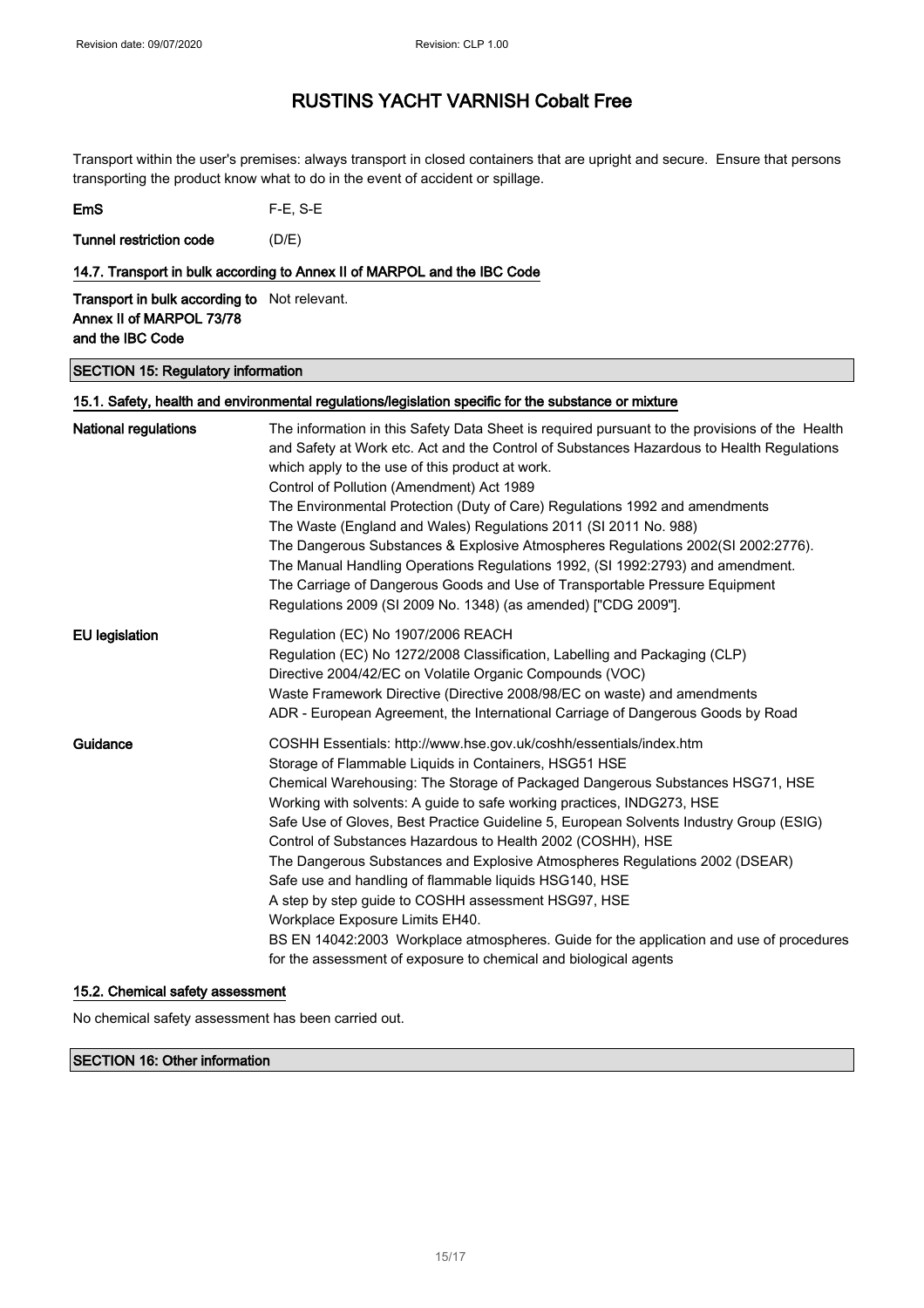| Abbreviations and acronyms<br>used in the safety data sheet                   | ATE: Acute Toxicity Estimate.<br>BCF: Bioconcentration Factor.<br>CMR: Carcinogen, Mutagen or Reproductive Toxicant<br>COSHH: Control of Substances Hazardous to Health Regulations<br>DNEL: Derived No Effect Level.<br>EC <sub>50</sub> : 50% of maximal Effective Concentration.<br>EmS: Emergency Schedule (IMDG)<br>GHS: Globally Harmonized System.<br>IATA: International Air Transport Association.<br>ICAO: Technical Instructions for the Safe Transport of Dangerous Goods by Air.<br>IMDG: International Maritime Dangerous Goods.<br>Kow: Octanol-water partition coefficient.<br>LC <sub>50</sub> : Lethal Concentration to 50 % of a test population.<br>LD <sub>50</sub> : Lethal Dose to 50% of a test population (Median Lethal Dose).<br>LOAEC: Lowest Observed Adverse Effect Concentration.<br>LOAEL: Lowest Observed Adverse Effect Level.<br>NOAEC: No Observed Adverse Effect Concentration.<br>NOAEL: No Observed Adverse Effect Level.<br>NOEC: No Observed Effect Concentration.<br>OECD: Organisation for Economic Co-operation and Development<br>OEL: Occupational Exposure Limit<br>PBT: Persistent, Bioaccumulative and Toxic substance.<br>PNEC: Predicted No Effect Concentration.<br>RID: Regulations Concerning the International Carriage of Dangerous Goods by Rail<br>STOT: Specific Target Organ Toxicity<br>(STOT) RE: Repeated Exposure<br>(STOT) SE: Single Exposure<br>STP: Sewage Treatment Plant<br>SVHC: Substances of Very High Concern.<br>vPvB: Very Persistent and Very Bioaccumulative. |
|-------------------------------------------------------------------------------|---------------------------------------------------------------------------------------------------------------------------------------------------------------------------------------------------------------------------------------------------------------------------------------------------------------------------------------------------------------------------------------------------------------------------------------------------------------------------------------------------------------------------------------------------------------------------------------------------------------------------------------------------------------------------------------------------------------------------------------------------------------------------------------------------------------------------------------------------------------------------------------------------------------------------------------------------------------------------------------------------------------------------------------------------------------------------------------------------------------------------------------------------------------------------------------------------------------------------------------------------------------------------------------------------------------------------------------------------------------------------------------------------------------------------------------------------------------------------------------------------------------------------------------------|
| <b>General information</b>                                                    | The product should not be used for purposes other than those shown in Section 1.                                                                                                                                                                                                                                                                                                                                                                                                                                                                                                                                                                                                                                                                                                                                                                                                                                                                                                                                                                                                                                                                                                                                                                                                                                                                                                                                                                                                                                                            |
| Key literature references and<br>sources for data                             | Raw material supplier's Safety Data Sheets. Reference to ECHA Registered Substance<br>dossiers.                                                                                                                                                                                                                                                                                                                                                                                                                                                                                                                                                                                                                                                                                                                                                                                                                                                                                                                                                                                                                                                                                                                                                                                                                                                                                                                                                                                                                                             |
| <b>Classification procedures</b><br>according to Regulation (EC)<br>1272/2008 | Unless indicated elsewhere in this safety data sheet, the classification of this mixture has<br>been determined using a combination of test data, bridging principles and calculation.                                                                                                                                                                                                                                                                                                                                                                                                                                                                                                                                                                                                                                                                                                                                                                                                                                                                                                                                                                                                                                                                                                                                                                                                                                                                                                                                                      |
| Legal obligations                                                             |                                                                                                                                                                                                                                                                                                                                                                                                                                                                                                                                                                                                                                                                                                                                                                                                                                                                                                                                                                                                                                                                                                                                                                                                                                                                                                                                                                                                                                                                                                                                             |
| <b>Issued by</b>                                                              | <b>Chief Chemist</b>                                                                                                                                                                                                                                                                                                                                                                                                                                                                                                                                                                                                                                                                                                                                                                                                                                                                                                                                                                                                                                                                                                                                                                                                                                                                                                                                                                                                                                                                                                                        |
| <b>Revision date</b>                                                          | 09/07/2020                                                                                                                                                                                                                                                                                                                                                                                                                                                                                                                                                                                                                                                                                                                                                                                                                                                                                                                                                                                                                                                                                                                                                                                                                                                                                                                                                                                                                                                                                                                                  |
| Revision                                                                      | CLP 1.00                                                                                                                                                                                                                                                                                                                                                                                                                                                                                                                                                                                                                                                                                                                                                                                                                                                                                                                                                                                                                                                                                                                                                                                                                                                                                                                                                                                                                                                                                                                                    |
| <b>SDS number</b>                                                             | 20773                                                                                                                                                                                                                                                                                                                                                                                                                                                                                                                                                                                                                                                                                                                                                                                                                                                                                                                                                                                                                                                                                                                                                                                                                                                                                                                                                                                                                                                                                                                                       |
| Hazard statements in full                                                     | H226 Flammable liquid and vapour.<br>H304 May be fatal if swallowed and enters airways.<br>H336 May cause drowsiness or dizziness.<br>H361 Suspected of damaging fertility or the unborn child.                                                                                                                                                                                                                                                                                                                                                                                                                                                                                                                                                                                                                                                                                                                                                                                                                                                                                                                                                                                                                                                                                                                                                                                                                                                                                                                                             |